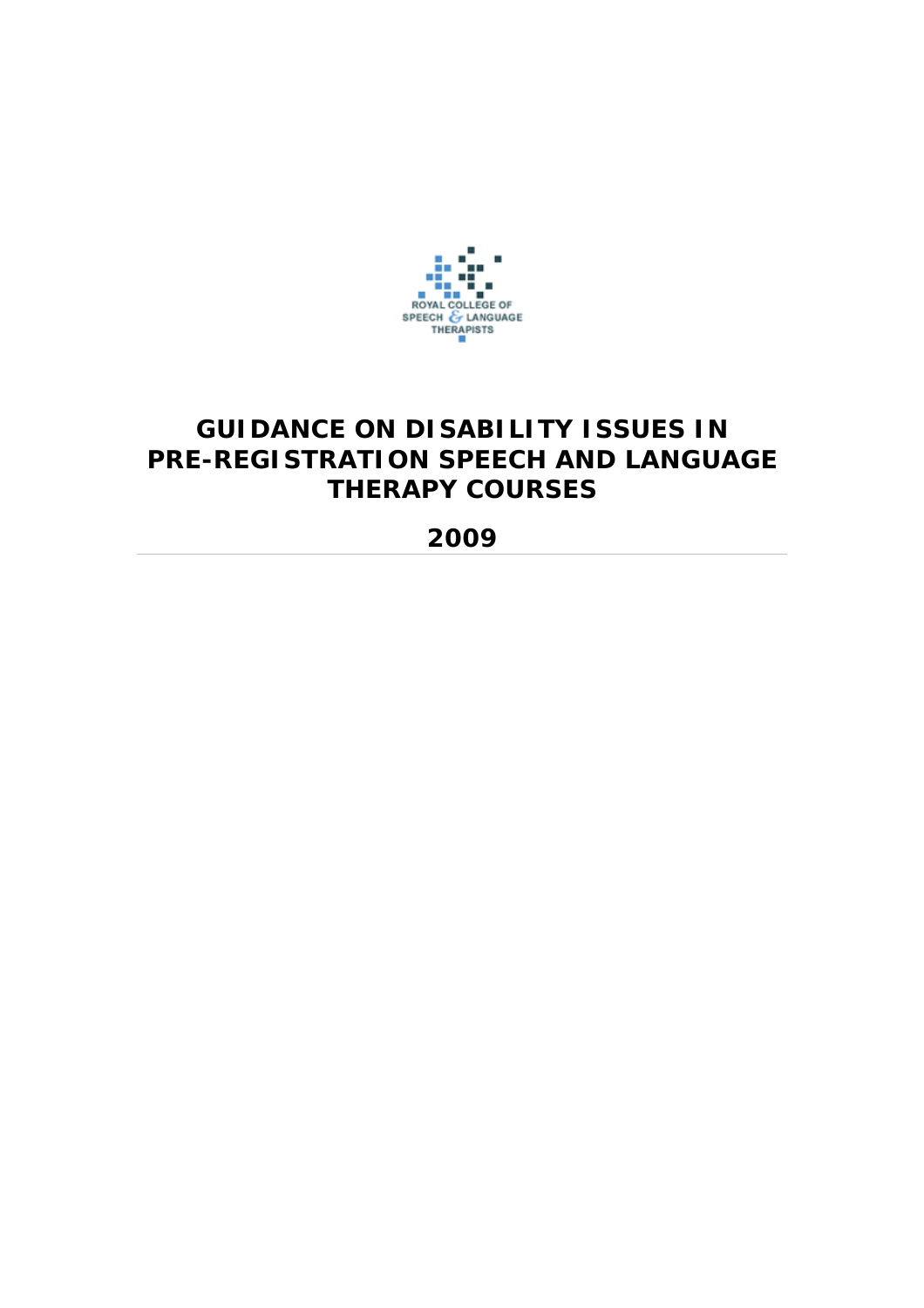# **GUIDANCE ON DISABILITY ISSUES IN** PRE-REGISTRATION SPEECH AND LANGUAGE **THERAPY COURSES**

| I AM A DISABLED STUDENT ALREADY ON A SLT COURSE:  10   |  |
|--------------------------------------------------------|--|
|                                                        |  |
|                                                        |  |
|                                                        |  |
|                                                        |  |
| DISABLED STUDENTS DIAGNOSED DURING THE COURSE:  11     |  |
|                                                        |  |
|                                                        |  |
| <b>GUIDANCE FOR HIGHER EDUCATION INSTITUTIONS:  13</b> |  |
|                                                        |  |
|                                                        |  |
|                                                        |  |
|                                                        |  |
|                                                        |  |
|                                                        |  |
|                                                        |  |
|                                                        |  |
|                                                        |  |
|                                                        |  |
|                                                        |  |
|                                                        |  |
|                                                        |  |
|                                                        |  |
|                                                        |  |
|                                                        |  |
|                                                        |  |
|                                                        |  |
|                                                        |  |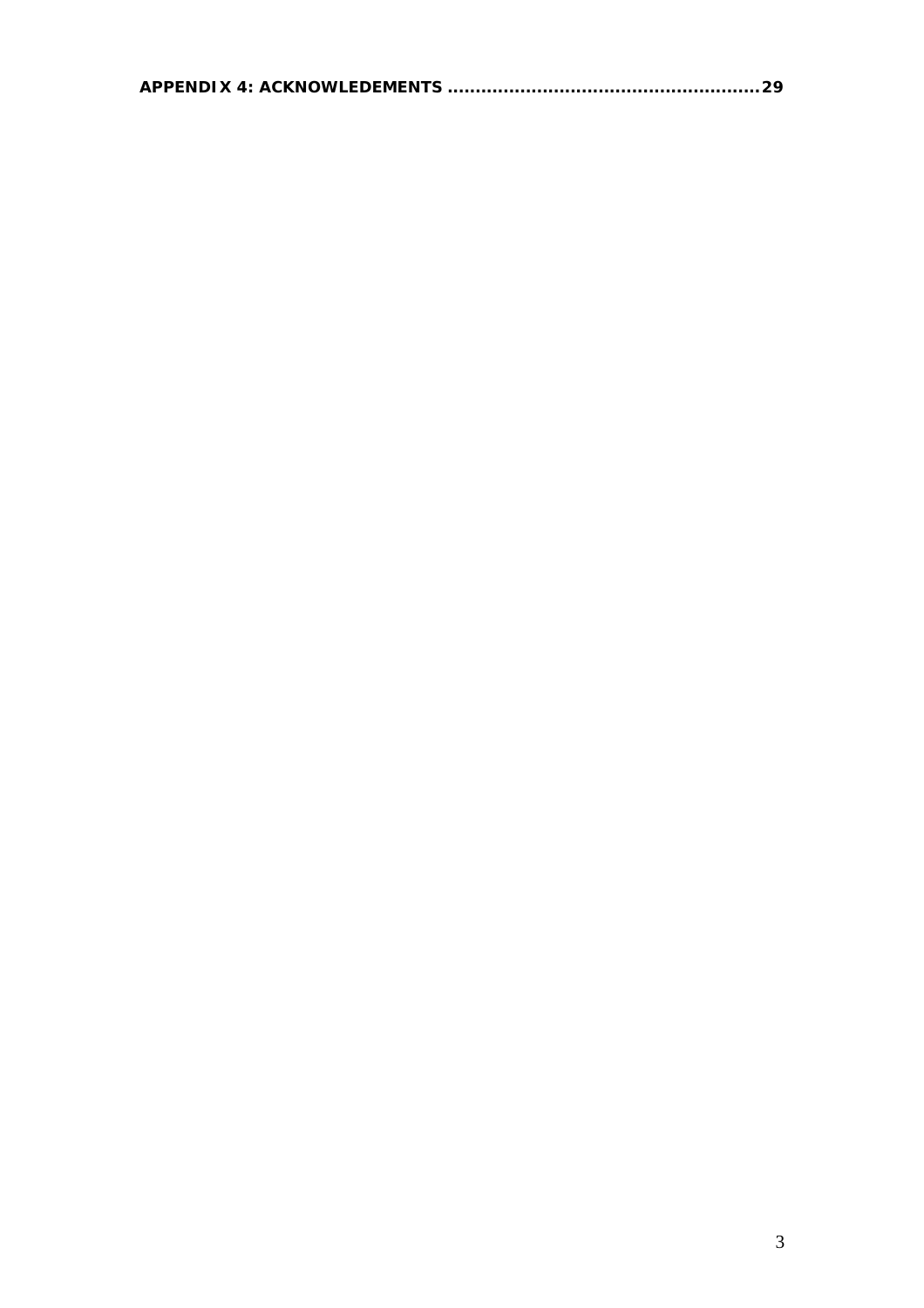# <span id="page-3-0"></span>**INTRODUCTION:**

- 1 The Speech and Language Therapy (SLT) workforce welcomes individuals from all sections of society to study to join the profession. In particular, these guidelines aim to demonstrate an enabling approach for people with disabilities.
- 2 These guidelines intend to reflect the journey a disabled student may undertake, from the initial application, to being accepted on the course and through to completion of the course.
- 3 These guidelines do not cover a disabled person's career as a Speech & Language Therapist.
- 4 The Disability Discrimination Act (DDA) defines a disabled person as someone who has a physical or mental impairment that has a substantial and longterm adverse effect on his or her ability to carry out normal day-to-day activities.
- 5 For the purposes of the Act:
	- substantial means neither minor nor trivial
	- long term means that the effect of the impairment has lasted or is likely to last 12 months
	- normal day-to-day activities include everyday things like eating, washing, walking and going shopping
	- a normal day-to-day activity must affect one of the 'capacities' listed in the Act which include mobility, manual dexterity, speech, hearing, seeing and memory
- 6 Throughout this document reference is made to 'disabled students' and not 'students with disabilities' in accordance with the recent changes in Disability legislation.
- 7 One in seven of the UK population has a disability<sup>[1](#page-3-1)</sup> and these guidelines are designed to advise prospective and existing disabled students. They are also designed to support Higher Education Institutions (HEIs), Practice Educators and Employers in understanding the needs and promoting opportunities for disabled students to undertake a SLT undergraduate or pre-registration Masters' qualification, to become a Speech and Language Therapists.
- 8 Thus, the guidelines are designed to be used by:
	- Prospective disabled students
	- SLT disabled students
	- HEIs

 $\overline{a}$ 

University staff (academic and administrative)

<span id="page-3-1"></span><sup>&</sup>lt;sup>1</sup> The Equality and Human Rights Commission<http://www.equalityhumanrights.com/en/Pages/default.aspx>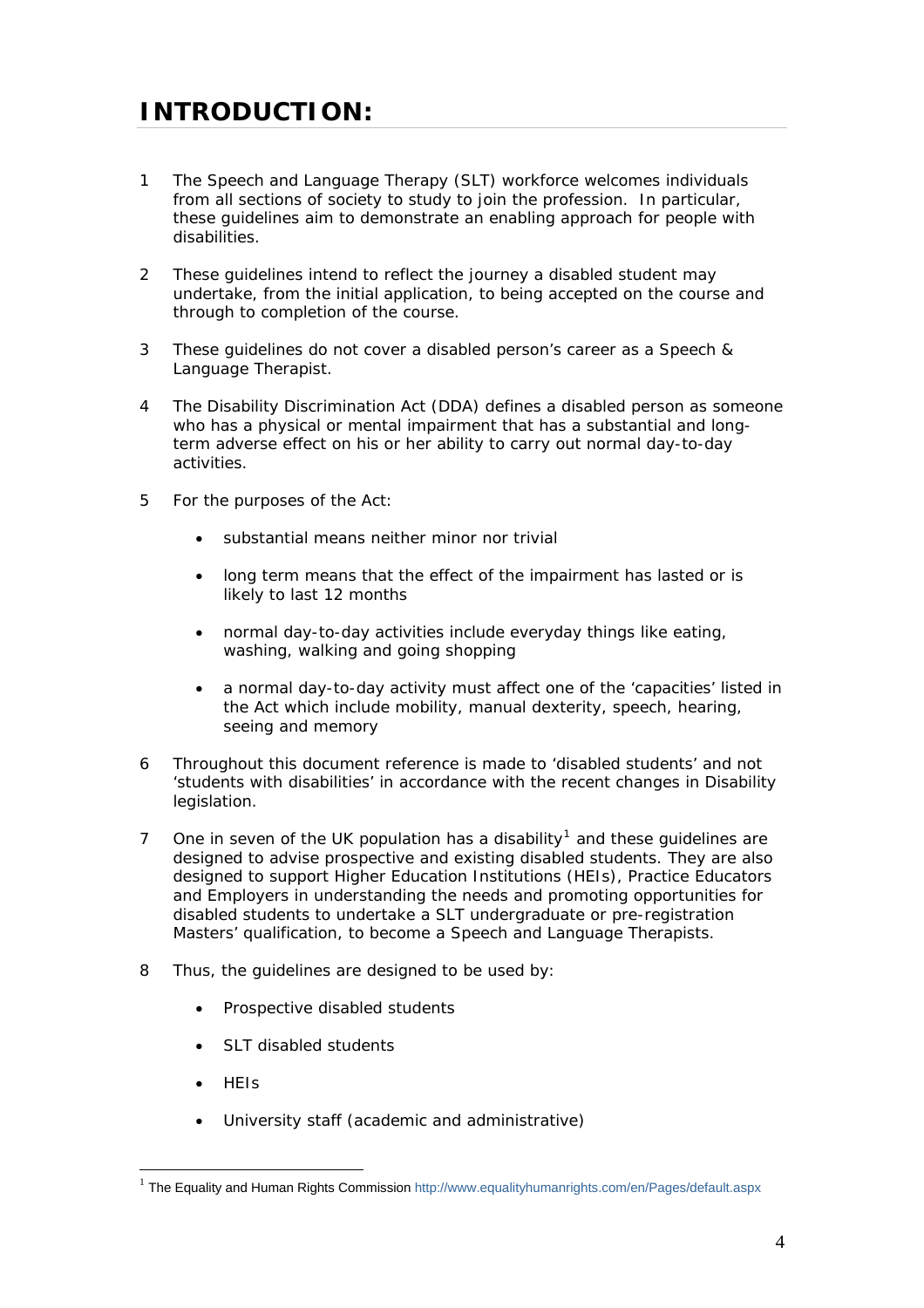- Clinicians (Clinical Co-ordinators, Practice Educators, Managers)
- Employers
- Funders of SLT education in the 4 countries of the UK, i.e. Strategic Health Authorities and others.
- SLT Assistants/Support Workers
- 9 The RCSLT has the following broad strategic aims and commitments, which relate to this document:
	- For the profession to be able to respond to the needs of disabled students aspiring to enter higher education;
	- For the RCSLT to be able to encourage best practice regarding disabled students who are studying on speech and language therapy degrees;
	- For the RCSLT to monitor, understand and respond to the changing external environment regarding disabled students.
- 10 It should be noted that disability and health are separate issues, although they may co-occur and ill health may lead to disability. Both may be short or long term, and each may affect a student's ability to access the curriculum. This separation is stressed in the RCSLT curriculum guidelines currently being drafted (2009).

#### **RCSLT curriculum guidance (draft 2009) extract:**

#### **Health requirements**

Applicants should be in sufficiently 'good health' to be able to comply with the course requirements, with reasonable adjustments and support where necessary. Requirements for health screening differ across the UK, and depending upon the demands of the funders of programmes. SLT programme leaders are expected to ensure their admission criteria in relation to health meet the requirements of their local student training commissioners and make arrangements for the health screening of their students accordingly.

Information concerning health screening and/or inoculations for the SLT programme should be provided in an individual University Prospectus.

#### **Disability**

Physical or sensory disability/learning disability or mental health difficulties do not preclude a student from being accepted on programmes of study, so long as they have the potential to meet the learning outcomes of the programme. HEIs are required to comply with the Disability Discrimination Act in respect of providing support and making reasonable adjustments for students with additional needs.

11 The Disability Discrimination Act (DDA) requires educators, placement providers and employers to make reasonable adjustments to enable disabled individuals to access the curriculum. This includes adjustment in both HEI courses and during practice placements. It is recognised that definitions of disability, approaches to enabling the needs of individuals with disabilities to be met, and legislation, are all subject to change.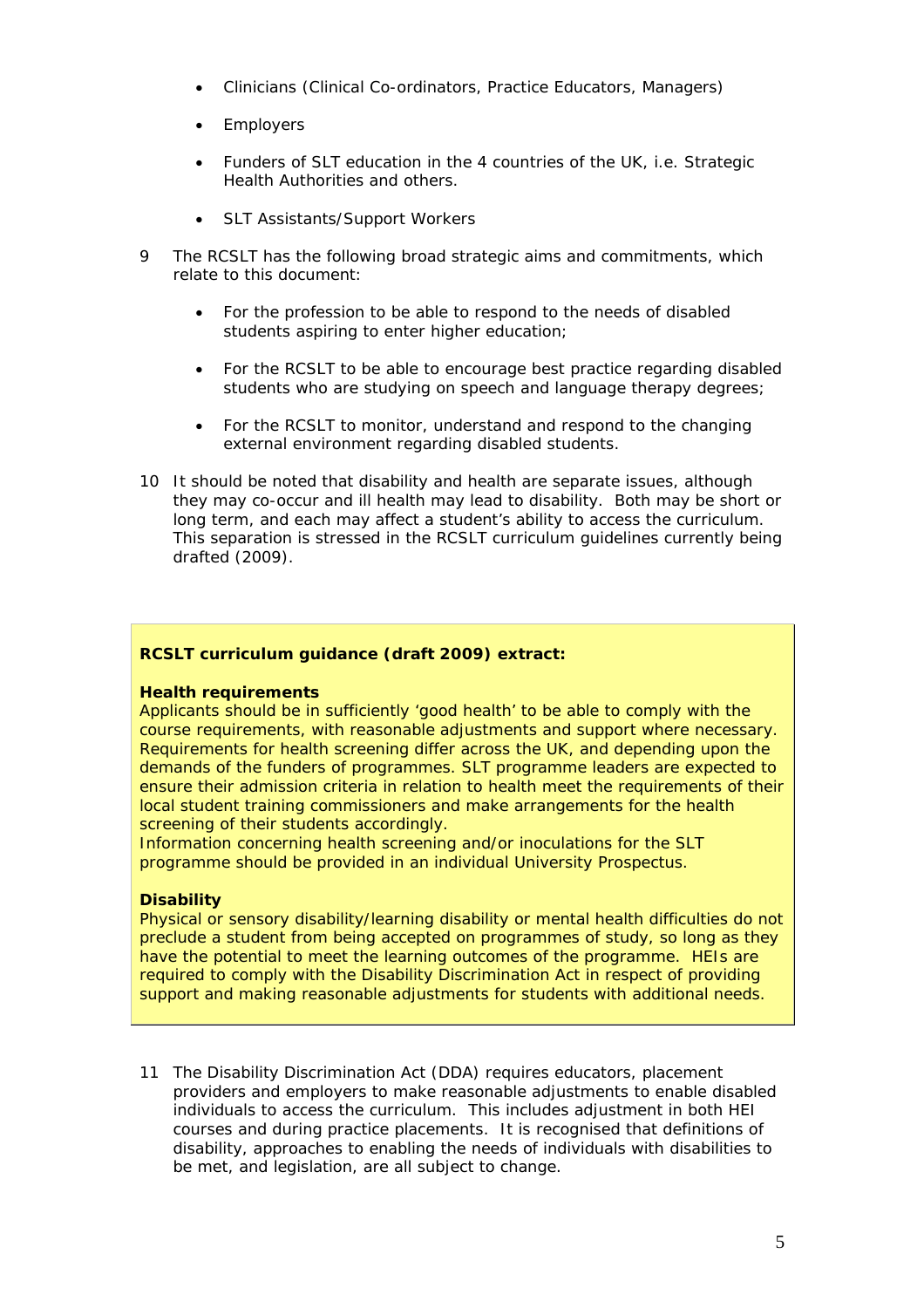<span id="page-5-0"></span>12 As such, these guidelines are designed to provide clear and robust advice that takes into account the current recommendations of the DDA, Health Professions Council (HPC), Quality Assurance Agency (QAA), Equality and Human Rights Commission (EHRC, previously DRC), Council of Deans and other relevant stakeholders, whilst also meeting the needs of Higher Education Institutions (HEIs), applicants, students and Employers.

## **PRINCIPLES:**

- 13 Speech and language therapy pre registration programmes should:
	- a) Maintain high professional standards for all students alike and not prejudge the professional competencies of disabled applicants or students*.*
	- b) Ensure that disabled students are not expected to meet competence standards at application, or at the beginning of courses, that other students are only expected to meet during, or at the end of, their courses.
	- c) Carry out impact assessments of:
		- admission procedures:
		- the provision of occupational health services;
		- processes for allocating and arranging work placements;
	- d) Observe best practice in enabling students to achieve their academic and professional potential within a higher education setting.
	- e) Properly plan work placements for disabled students. Higher education institutions should take steps to ensure that, with the permission of disabled students, sufficient information about adjustments is shared with work placement providers.

#### **The RCSLT Standards for Practice Based Learning state:**

2.7. Where a student has a disability, the HEI will be advised by the HEI's disability adviser on how best to meet the placement learning needs of the student. The HEI will inform placement providers of any known issues. This will involve liaison with the student and agreement on disclosure of any issues that would impact on the risk assessment of the student's practice-based learning

- f) Ensure that Occupational Health (OH) services operate in accordance with the HEIs' obligations under the DDA, that they are enabling and focus on reasonable adjustments and not on medical diagnosis.
- g) Ensure that OH services understand that professional responsibility includes a variety of roles and that a student maybe able to undertake some roles and not others.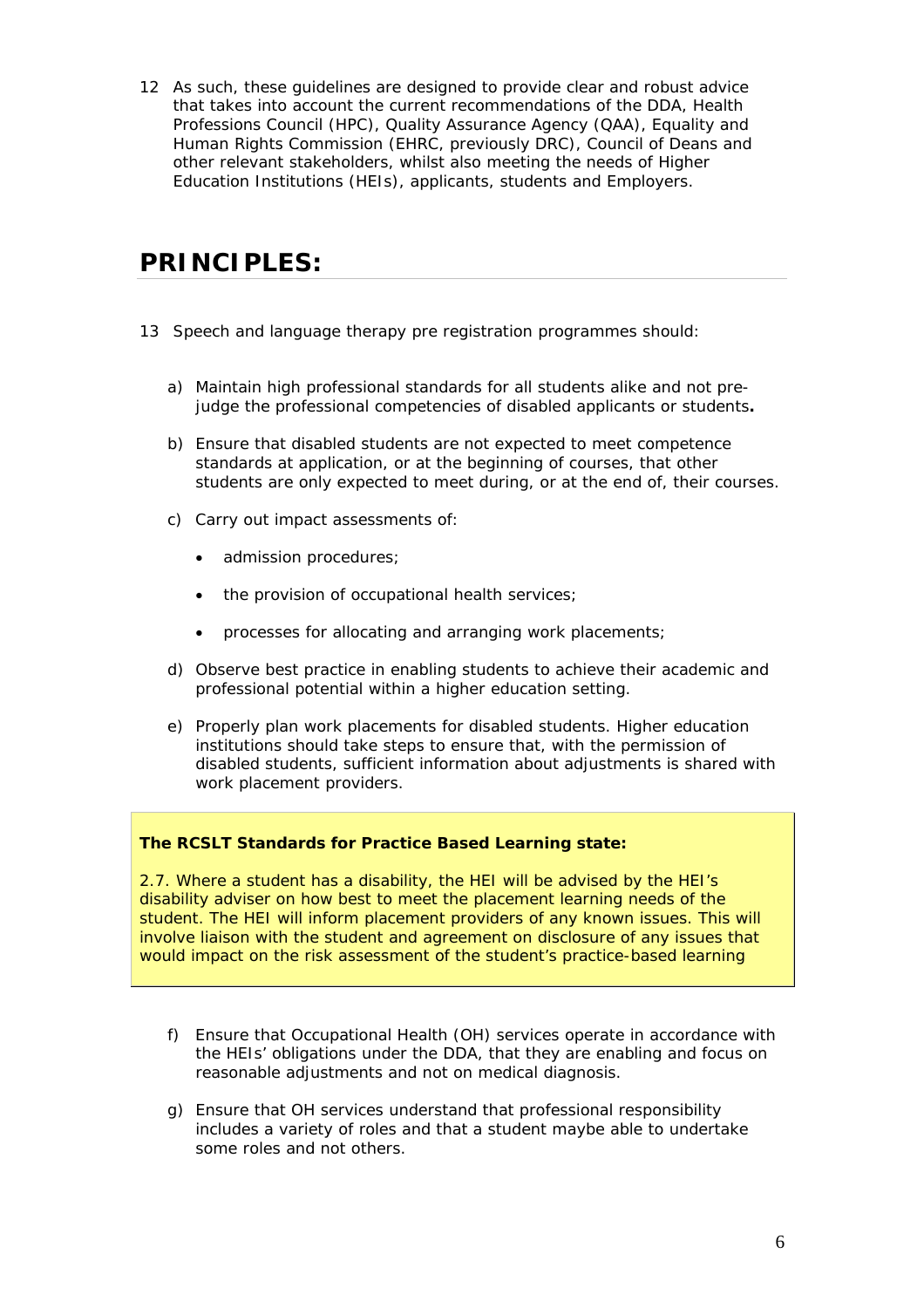# <span id="page-6-0"></span>**LEGAL FRAMEWORK: OVERVIEW**

- 14 The RCSLT is committed to working in line with the Disability Discrimination Act (DDA) in order to facilitate and empower disabled people to become practising Speech and Language Therapists (SLTs.)
- 15 The DDA states that there are four types of unlawful disability discrimination:
	- a) direct discrimination
	- b) a failure to comply with the duty to make reasonable adjustments
	- c) disability-related discrimination
	- d) victimisation

# **SHOULD I BECOME A SPEECH AND LANGUAGE THERAPIST?**

- 16 Having a physical or sensory disability, or mental health difficulties, doesn't prevent a student from being accepted on programmes of study, so long as the student has the potential to meet the learning outcomes of the programme.
- 17 If you're wondering whether speech and language therapy is the career choice for you ask yourself if you:
	- enjoy working with people of all ages
	- can work as part of a team
	- have good listening and communication skills
	- enjoy solving problems
	- have the capacity to study
	- want to be part of a dynamic, rapidly developing profession which draws on science, education and medicine
- 18 It's worth visiting your local speech and language therapy department Your local health service can put you in contact with your nearest speech and language therapy service, which may organise group visits, video presentations or open evenings. Your local careers service can also provide information.
- 19 All speech and language therapists must complete a recognised undergraduate course or postgraduate training and register with the Health Professions Council before being able to practise. The courses combine academic study and practice/clinical placements.
- 20 There are 18 HEIs in the UK offering recognised speech and language therapy courses. Details of all HEIs are available from the RCSLT website: <http://www.rcslt.org/aboutslts/courses>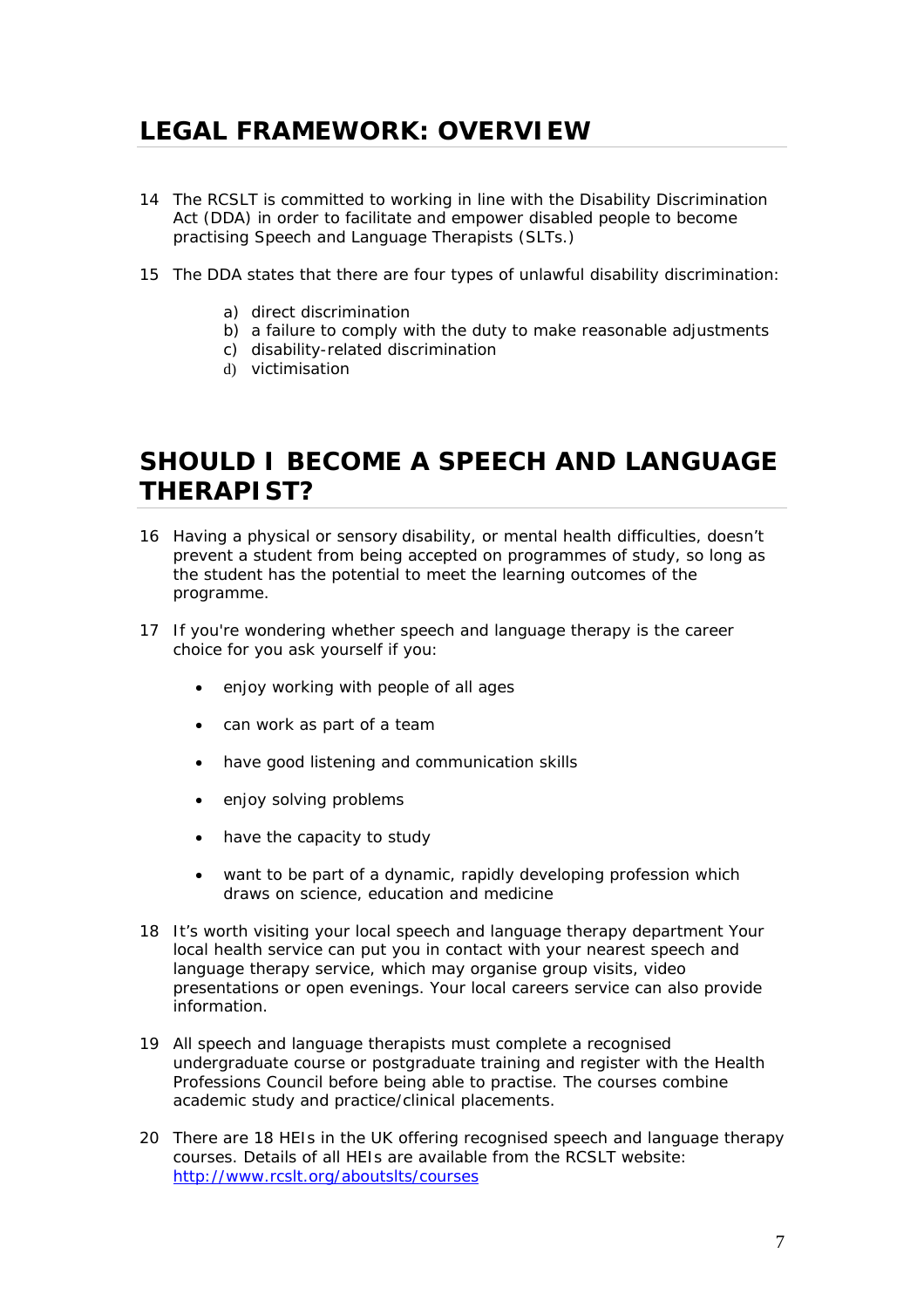- <span id="page-7-0"></span>21 Most undergraduate courses require three A-level passes or five Scottish Highers as minimum entry qualifications. Some courses require specific GCSE and A-levels, such as English and biology, so check the entry requirements with the HEI.
- 22 Many courses welcome applications from suitably qualified mature students. Evidence of recent study may be required. If you already have an honours or equivalent degree, you can enter a two-year postgraduate qualifying course.
- 23 Subjects in related fields (for example, psychology, social sciences and linguistics) are often preferred for entry to postgraduate courses.
- 24 The practical components of SLT courses are very important. These may take place in schools, NHS hospitals, community health clinics and domiciliary settings and are designed to develop practical skills in assessing and treating people with communication and swallowing disorders.
- 25 You can apply for undergraduate courses through the Universities and Colleges Admissions Service (UCAS). For postgraduate courses, contact the education establishment directly
- 26 If you are considering studying as a Speech and Language Therapist, you should seek out the information supplied by your local HEIs on what their degree course involves, including academic and placement work, and the admission requirements. Each HEI will also provide information about bursaries and funding arrangements, and information about the Disabled Student Allowance for disabled students. HEIs also have equal opportunity policies to ensure that all applicants are treated equitably
- 27 HEIs are required to comply with the Disability Discrimination Act in respect of providing support and making reasonable adjustments for students with additional needs. Disabled students may choose to contact the admissions tutor directly to discuss the adjustments which may need to be made to enable the student to access the curriculum.
- 28 Disabled students are strongly advised to declare these on the UCAS form as early information enables the University to put necessary support in place when a student is accepted onto the course. Students must meet the learning outcomes of the programme, and must be given the opportunity to do so by reasonable adjustments to the learning environment.

### *Speech and Language Therapy Assistants*

- 29 If you are not interested in pursuing a degree qualification at this stage, opportunities also exist to work as Speech and Language Therapy Assistants or Bilingual co-workers.
- 30 They work with qualified therapists to:
	- support clients to develop communication skills
	- develop and prepare therapy materials.
- 31 There are no formal educational or age requirements, although relevant skills, experience or qualifications from other areas can be beneficial. Training is often given on the job and you may have the chance to complete an NVQ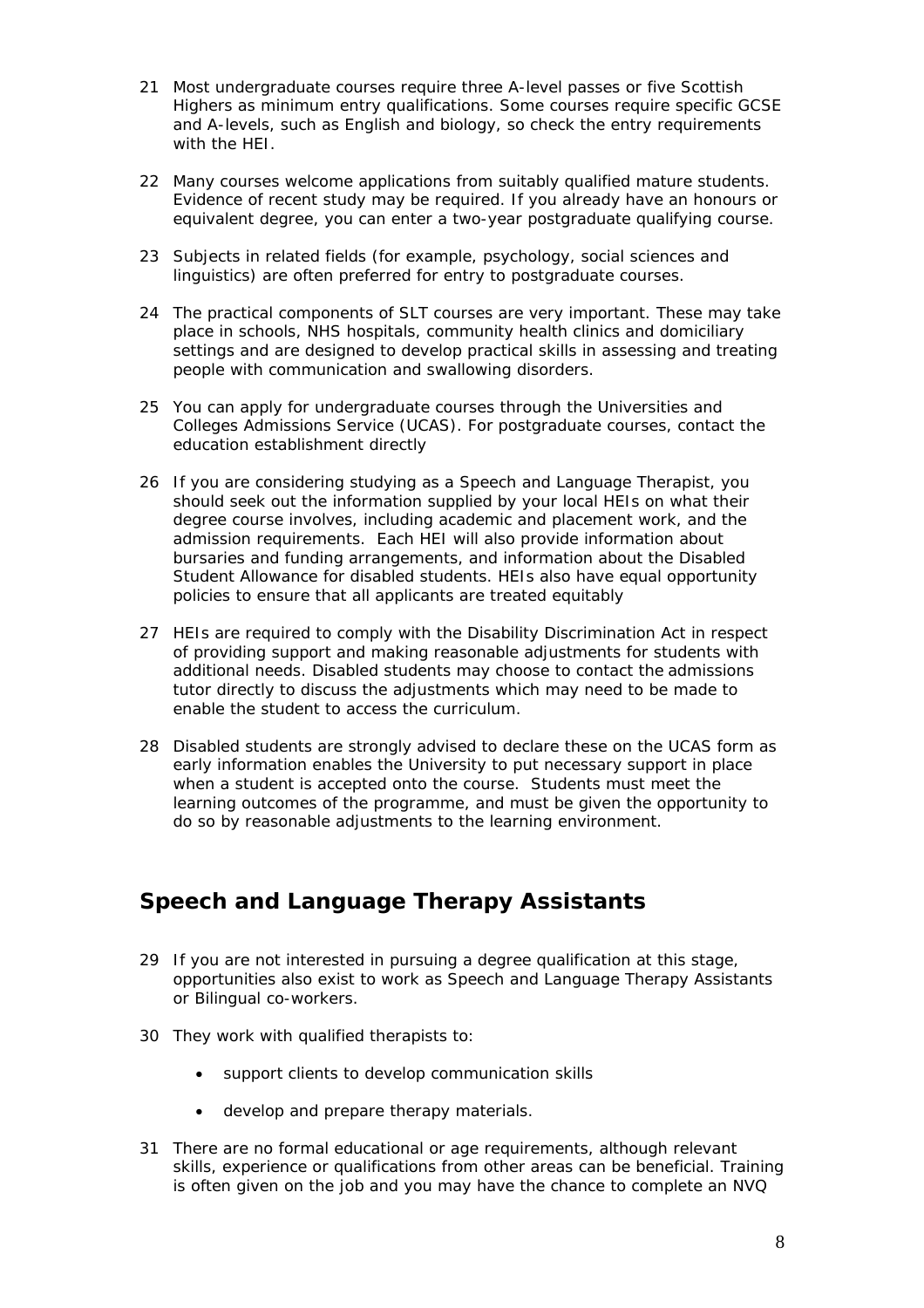<span id="page-8-0"></span>or BTEC qualification, or a foundation degree course. RCSLT has produced guidelines on the Education & Training of Assistant/Support Workers which is available from the RCSLT website.

## *Example 1: Donna*

Donna found it necessary to leave her previous career as a hairdresser because she has a progressive slow-developing muscular condition which means that she is unable to stand or sit for long periods, without severe fatigue and muscle cramps. She had investigated the range of work undertaken by speech and language therapists and was working towards the necessary academic qualifications to apply for a place at the University of X as she needed to remain in the area in which she currently lived to maintain contact with her doctor.

She emailed and had an advisory interview to discuss her application with the admissions tutor, who was able to confirm that in lectures adjustments could be made to enable Donna to sit so that she could move in and out of a room discretely if she needed to do so, and that specially designed seating and table would be provided should these be necessary. In addition, it was possible during examinations, that Donna could have rest breaks and additional time if needed. Placements could also be arranged which took account of her physical needs, and Donna would be supported to meet the learning outcomes for all elements of the course.

Donna decided to apply for SLT courses at a number of HEIs, emphasising the communication skills she had gained in her previous employment, in addition to her academic qualifications, and declaring her disability. She was successful in gaining offers for all of these, and accepted the place at University X.

### *Example 2: Susan*

Susan was accepted onto an SLT course without declaring any disability. When she arrived at the University she reported to her tutor that she had a hearing impairment in her left ear, and relied on a hearing aid, but that this had caused her no difficulties in school. She was advised to seek a personal learning plan from the University's Disability Support Service, which recommended lecturing staff to:

- Arrange the room to facilitate communication
- Use the microphone where appropriate
- Ensure important references and sources are on the board
- Face the class when speaking
- Obtain transcription for un-subtitled videos where possible
- Permit the student to audio record taught classes
- Provide access to lecturers' handouts/powerpoint slides before the lecture
- Provide transcripts of visiting lecturers' handouts/powerpoint slides where possible

Discussion with the learning support team and the student resulted in the requirement for video transcription being withdrawn as the films in question were used for phonetic and linguistic transcription of communication disorders and as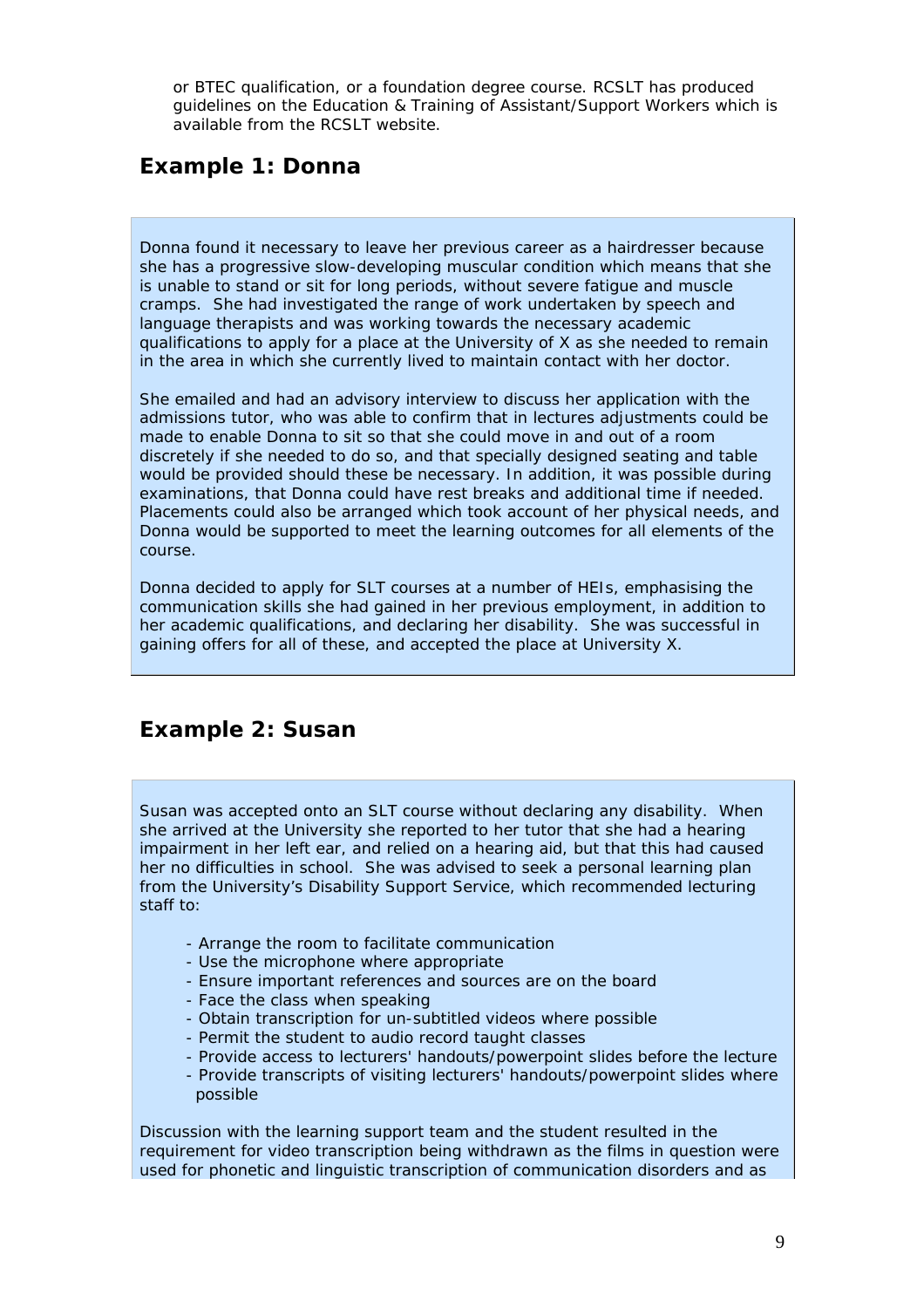# <span id="page-9-0"></span>**I AM A DISABLED STUDENT ALREADY ON A SLT COURSE:**

- 32 The HEI has a duty to you as a disabled student, under the Disability Discrimination Act provisions, to ensure that you are given support and that reasonable adjustments are put in place in order to enable you to pursue your studies. You will still be required to meet the learning outcomes in order to progress, as the Health Professions Council requires all graduates who apply for entry to the register to be able to adhere to its Standards of Proficiency.
- 33 The reasonable adjustments outlined in any Personal Learning Plan (PLP), or equivalent, shouldn't affect the standards required to meet the learning outcomes of any given programme of study. Additionally, standards set by the HPC & the RCSLT may override Personal Learning Plan recommendations.
- 34 It does mean that, taking each student's individual learning needs into consideration, a Personal Learning Plan is written with reasonable adjustments which are required in order to enable the student to access all aspects of the curriculum.
- 35 Disabled students are expected to take responsibility towards their learning and managing their expectations. Adjustments may be made to the following:
	- The way in which theoretical information is presented, for example in large font for a student with visual impairments,
	- prior access to handouts for students with dyslexia,
	- or audio recording lectures for students with hearing impairment
	- assessments and examinations, for example with extended deadlines,
	- the ability to use a word processor rather than hand write exam scripts,
	- alternative forms of assessment so long as these are equitable for all students and meet the learning outcomes of the programme.

### *Placement based education*

- 36 There should normally be a pre-placement discussion for any disabled student to establish and negotiate any necessary changes to the placement for example, regular breaks or extended time to write up case notes.
- 37 In order to ensure that any modifications required on placement may be made, guidelines should also be given to placement educators on the important issues relative to the student. This is especially important in SLT as the profession works in many different environments, from large hospitals to individuals' homes.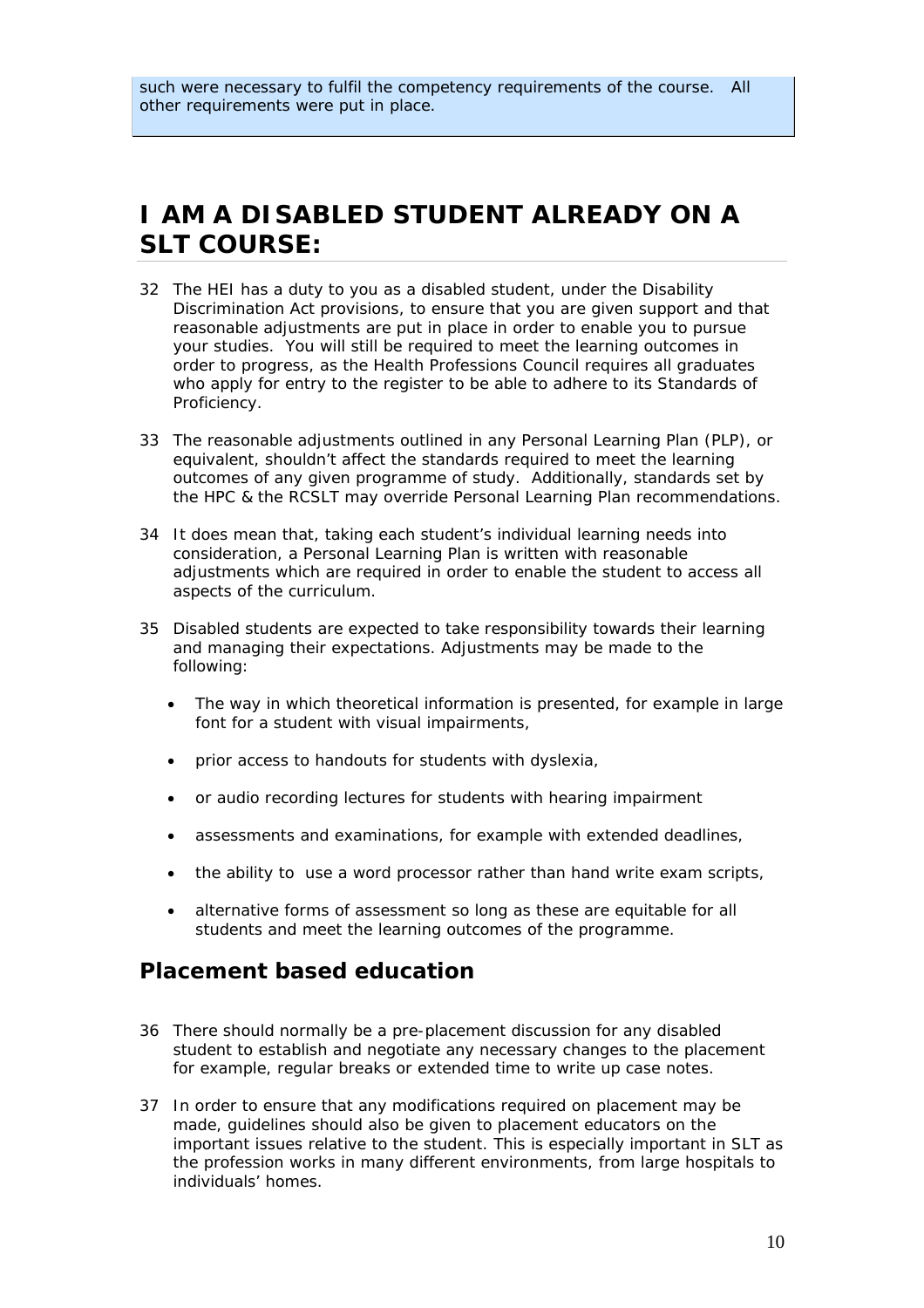<span id="page-10-0"></span>38 Placement providers are able to make reasonable adjustments to support individual students, and these are negotiated with the HEI to allow for a balance between the needs of the student and the needs of individual patients.

## *Example 3: Jemma*

Jemma has a rare skin condition resulting in painful blisters when shoes rub on her feet and she needs to wear open toed shoes. Approval to do so was sought from her placement, where staff are normally required to wear closed shoes on hospital wards. Her placement timetable was adjusted to enable her to have access to facilities to cool her feet on arrival; move around briefly between patients to alleviate discomfort and sufficient time during the placement time to get from one hospital ward to another.

## *Example 4: Claire*

Claire has depression and her medication makes her feel less alert in the mornings. The placement educator agreed for clinical discussions to be kept to the afternoons, after the affects of her medication had worn off.

### *Example 5: Stella*

Stella has chronic fatigue syndrome, and as well as taking regular breaks during the working day, it was agreed that her working day would be shortened.

- 39 Disabled students are strongly recommended to familiarise themselves with the available support within the University and also to take advantage of all the support on offer both by their course team and also the central HEI services.
- 40 However some students aren't always aware of the help available until situations deteriorate significantly. HEIs should ensure disabled students are familiar from day one of the course of the possible support and resources available to them.

# **DISABLED STUDENTS DIAGNOSED DURING THE COURSE:**

- 41 Some students who enter a programme do not have diagnoses of disabilities, but find during the programme that a disability is suspected. Within SLT programmes, a common late diagnosis is for dyslexia, which becomes evident when students are working with a high level of linguistic complexity, especially in the disciplines of phonetics, linguistics and communication disorders.
- 42 As with students who already have a declared disability on entry to a course, once a disability is declared, the HEI has a duty to the student, under the Disability Discrimination Act, to ensure that support and that reasonable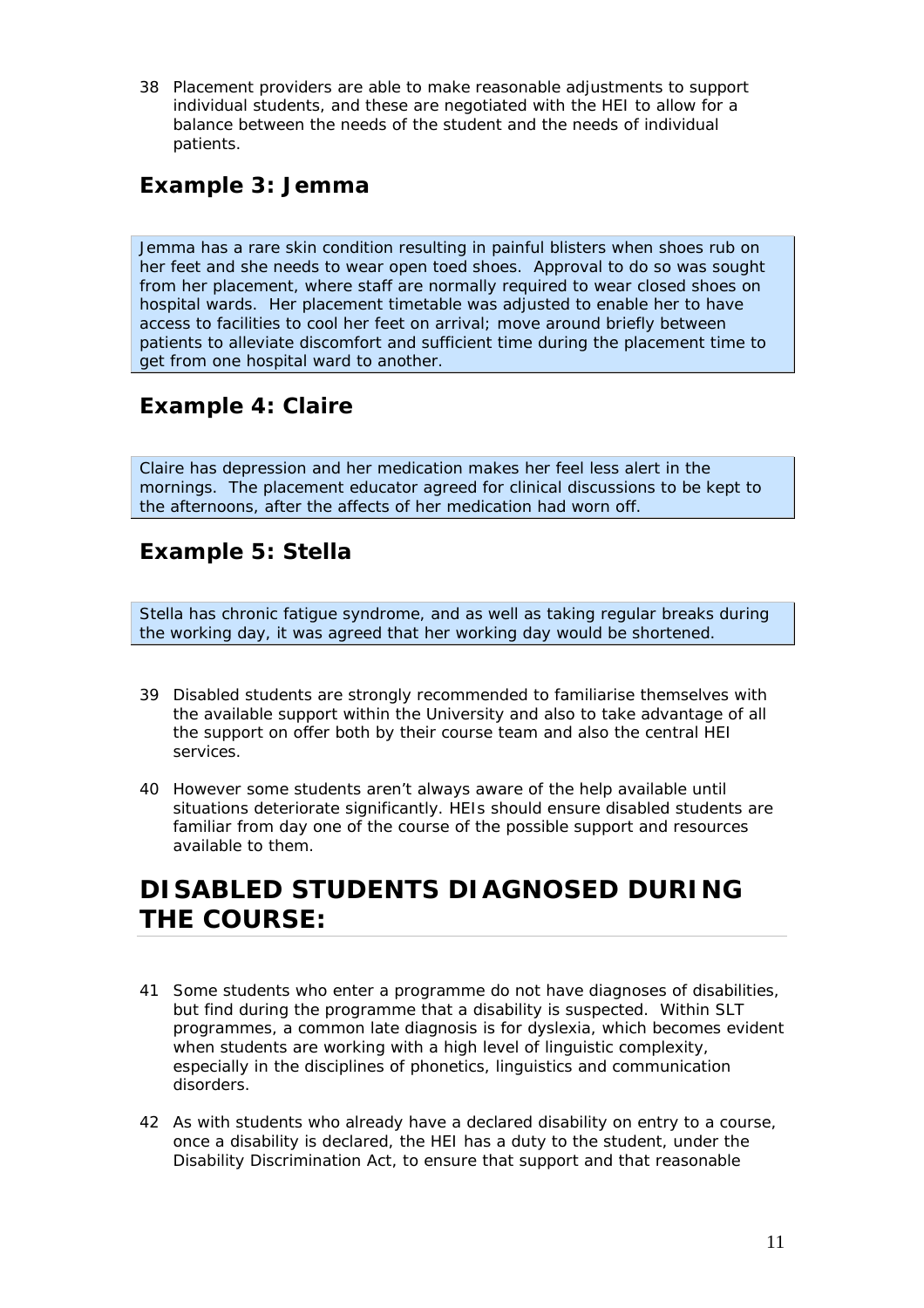<span id="page-11-0"></span>adjustments are put in place in order to enable the student to pursue their studies.

- 43 The student is still required to meet the learning outcomes in order to progress. Thus, the reasonable adjustments outlined in any Personal Learning Plan should not affect the standards required to meet learning outcomes of any given programme of study. Additionally, standards set by the statutory and professional body (HPC & the RCSLT) may override Personal Learning Plan recommendations.
- 44 It *does* mean that, taking each student's individual learning needs into consideration, a Personal Learning Plan is written with any reasonable adjustments which are required to enable the student to access all aspects of the curriculum.
- 45 It is essential that all parties are in agreement with any adjustments and/or resources which are available.

### *Example 7: Saima*

Saima had completed year 1 successfully, showing flair in all her studies, although her tutors had routinely commented on spelling and grammatical errors and writing style in her assessments and especially exams. In year 2, she excelled in statistics and biological sciences, but found the clinical preparation and phonetics a much greater challenge than she had anticipated. She was advised to seek student support, but was not keen to do this, citing time pressures as reasons for not seeking help. She passed all the coursework well, although she reported that this seemed to take far longer than her peers. She also passed the examinations, but only gained a bare pass in phonetics and linguistics. As a result of this, she did decide to see student services. Over the summer she was diagnosed with mild dyslexia and along with a Personal Learning Plan she was offered study support, in the form of a 'study buddy' which she accessed throughout her 3rd and final year. With the study support and additional time for assessments and examinations she was able to develop and use strategies to achieve a high level of success. Saima's work during the final year demonstrated her exceptional ability, which had been masked by the dyslexia and she graduated successfully.

### *Example 7: Kwame*

Kwame had succeeded well in year 2 and entered year 3 confident in his academic and clinical skills. During the year, however, he reported increasing lethargy and general feelings of ill health, his grades dropped catastrophically and he failed every assessment and examination. He sought medical help throughout the year and was eventually diagnosed with a recurrence of childhood epilepsy, characterised by night time seizures.

Kwame submitted this evidence and requested the opportunity to take a year out to stabilise his health and then sit year 3 as a first sit. This was agreed and he was also advised to get a Personal Learning Plan so that the course team could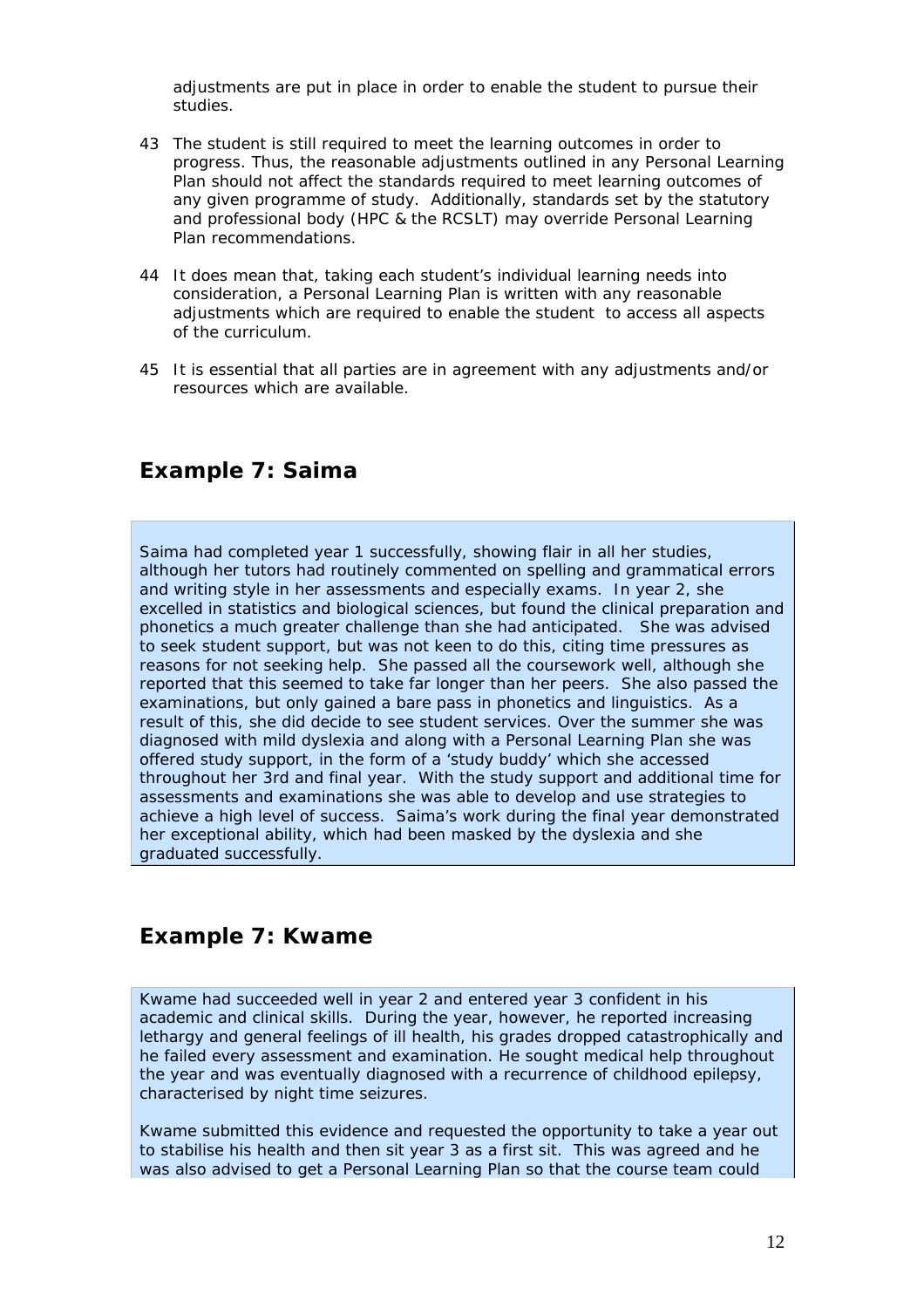<span id="page-12-0"></span>support his learning. Kwame returned as arranged, his Personal Learning Plan suggested that staff and clinical educators be aware of potential drowsiness, as a result of his drug regime and arrangements for rest should be made if this proved necessary. Also it was noted that additional time for assessments should be offered if required. This was put into place, although Kwame only occasionally found it necessary to request that these arrangements be applied. He passed years 3, and 4, successfully gaining his degree.

# **GUIDANCE FOR HIGHER EDUCATION INSTITUTIONS:**

- 46 There is a wide range of guidance on disability legislation which is listed in the reference list at the end of this document.
- 47 The RCSLT wishes to encourage disabled individuals to aspire to join the profession, and to encourage HEI staff to be inclusive in their approach to disabled students.
- 48 Staff should adhere to any Personal Learning Plan, and also ensure that they do not discriminate against particular students through their actions or omission. This requires staff to have opportunities to reflect on their practice and attitude toward disability and challenge the basis of these attitudes and practice.
- 49 Staff are governed by the legislation and also the University policies and procedures. Staff should be familiar with these with regard to disabled students.
- 50 Academic staff should be open and available to students regardless of any disabilities, and should observe the same approach to students as to clients in terms of accepting and respecting them. This is also stated in the RCSLT's guidance, Communicating Quality 3, 1.6 Code of Ethics and Professional Conduct, as well as HPC disability guidance.
- 51 Academic staff should be encouraged to undertake disability awareness training and this culture should be embedded and demonstrated within each department/faculty.

### *Admissions*

- 52 The RCSLT Guidance for Higher Education Institutions offering or seeking to offer programmes in Speech and Language Therapy in the UK (Draft 2009) suggests good practice in admissions and progression management of students, including disabled students.
- 53 In particular, the RCSLT recommends a welcoming approach which encourages all enquirers and applicants to feel confident that they are being considered fairly. Processes should be scrutinised to ensure that applicants and students are treated in a manner which is both fair and seen to be fair.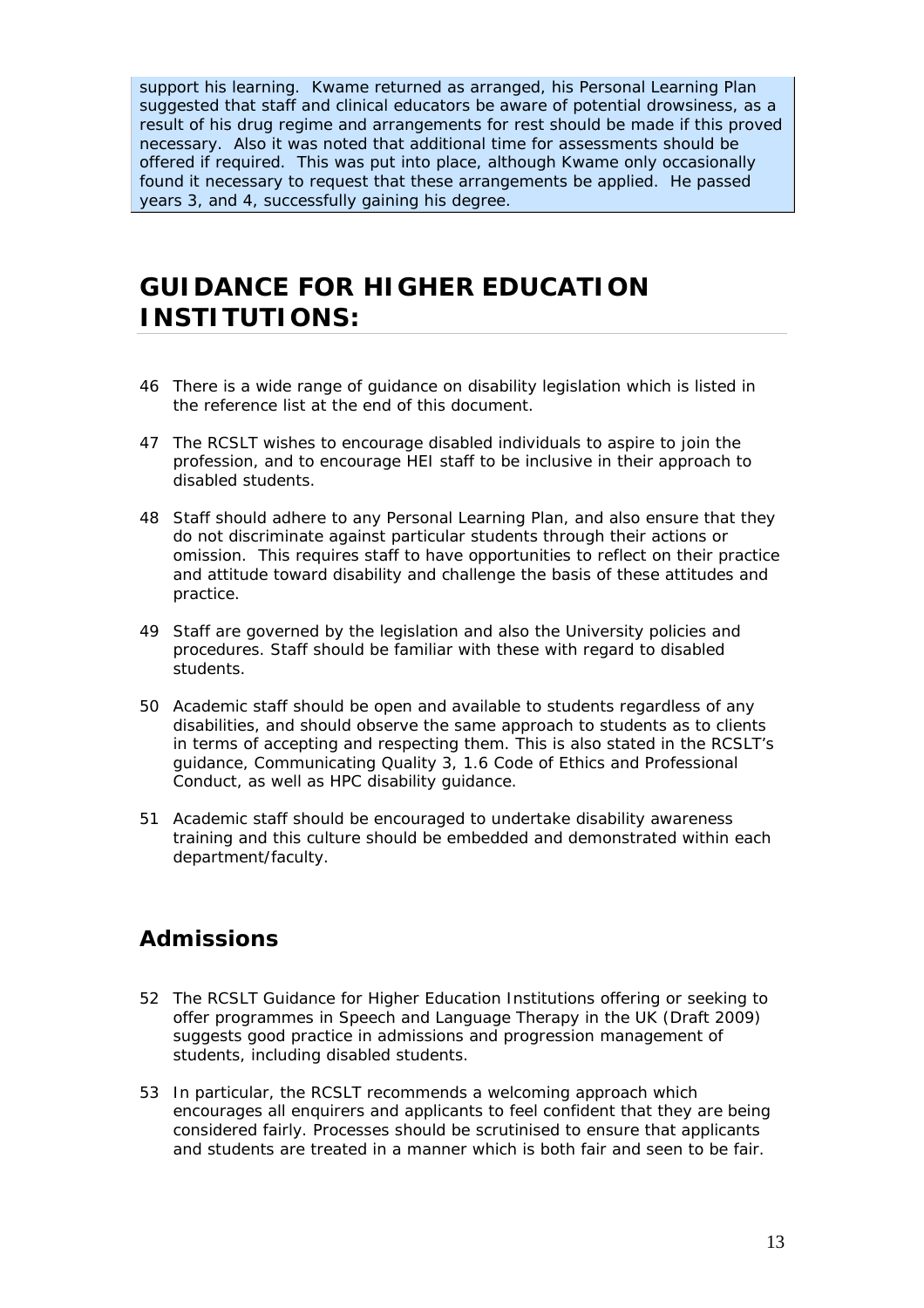- <span id="page-13-0"></span>54 The Disability Discrimination Act 1995 (DDA) was extended to education in September 2002 following amendments introduced by the Special Educational Needs and Disability Act (SENDA) 2001. Most recent is the DDA (2005) which includes the Disability Equality Duty. This legislation aims to ensure that disabled people have equal opportunities to benefit from, and contribute to, the learning and services available in higher education institutions.
- 55 The flow chart which appends the Council of Deans (2008) guidance (Appendix 1), while not exactly parallel with typical SLT practice, is recommended as a model of good practice.

## *Practice Based Learning*

- 56 The needs of disabled students must be addressed through effective pre-Practice experience planning and monitoring so that they are able to demonstrate the required professional standards as set out by the RCSLT National Standards for Practice Based Learning and HPC Standards of Proficiency.
- 57 In relation to practice experiences, it is essential that academic and practice partners discuss how best the requirements of DDA, QAA, and HPC guidance can be met through making 'reasonable adjustments' for individual students. This can best be achieved through proactive pre-practice experience planning, monitoring and reviewing, effective communication and partnership working.
- 58 Where possible, practice experiences for disabled students should be organised as far in advance as possible. Practice experience should not be changed at the last minute as this does not leave students or practice staff time to prepare. In reality this may not be avoidable, however, it is essential that the HEI has robust communication channels to ensure minimum disruption to the student.
- 59 Disabled students should be encouraged to seek a pre-placement meeting at their HEI as they may lack workplace knowledge to anticipate how their disability might impact during the placement. Such a meeting provides the opportunity for disabled students to voice any concerns related to forthcoming placements*.*
- 60 For example, a student with depression may feel that certain client groups may be more difficult to work with on an emotional level compared to others. This may be accommodated so long as the student is still able to demonstrate the ability to meet the required learning outcomes.
- 61 Discussion would normally include consideration of the *impact* of the disability in general and specific areas. These might include issues such as mobility and access, physical and mental fatigue, effects of medication, software/writing/dexterity, organisation/planning, health and safety, environmental factors and whether or not the placement should be deferred.
- 62 Discussion enables exploration of what might be done to manage issues and by whom (HEI, student and placement provider).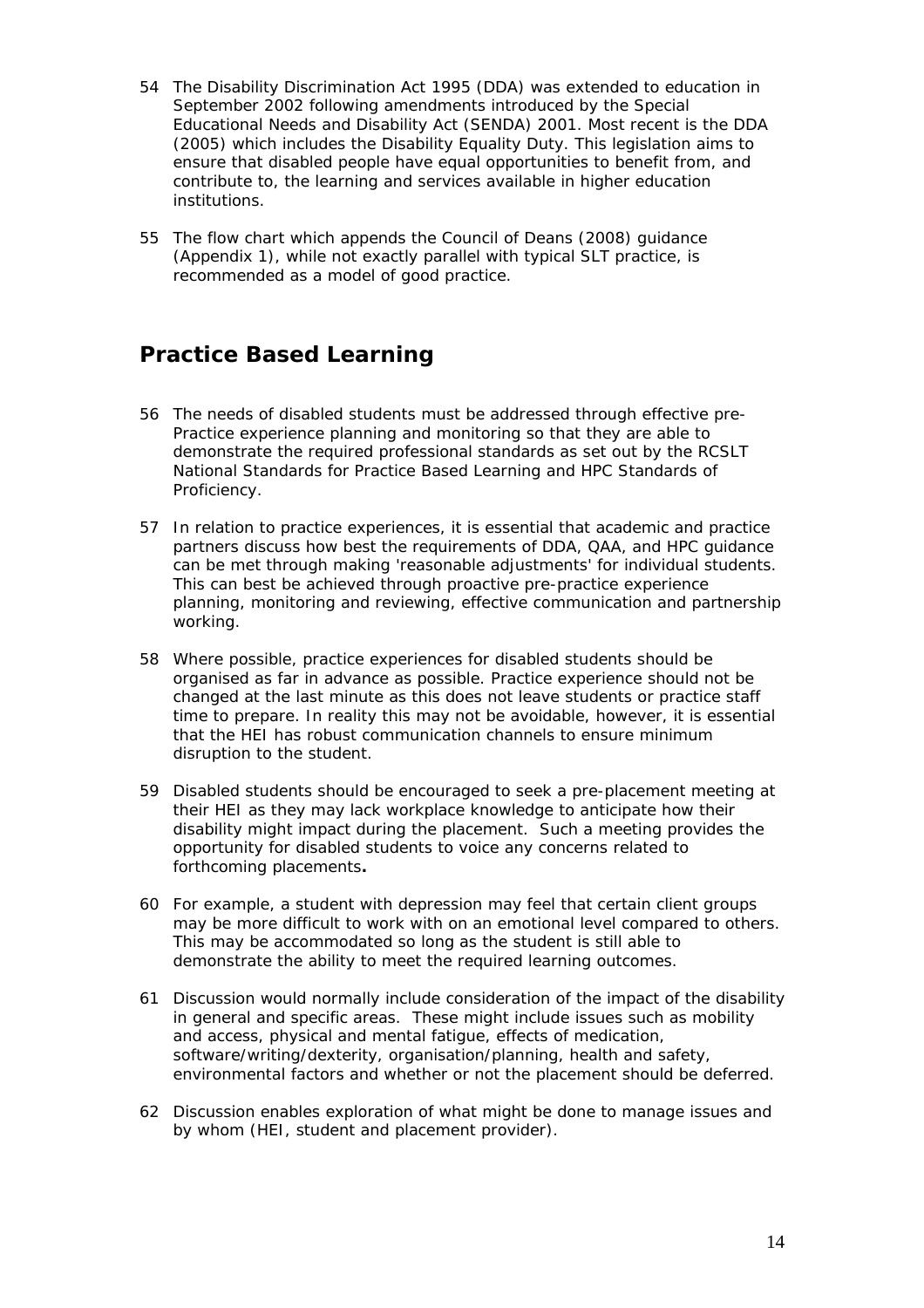#### <span id="page-14-0"></span>**The DRC (2004b) Code of Practice states:**

"It would be reasonable to expect the sending organisation and the Practice experience provider to cooperate in order to ensure that appropriate adjustments are identified and made. It is good practice for a Practice experience provider to ask a disabled person about reasonable adjustments before the Practice experience begins, and to allow him/her to visit the workplace in advance to see how his/her needs can be addressed. Once a particular adjustment has been identified, it would be reasonable for the sending organisation and the Practice experience provider to discuss its implementation, bearing in mind their respective obligations under the Act". (DRC 2004b sect. 9.49).

### *Communication*

- 63 All forms of communication should be frequent, clear, ongoing and most importantly, a two way process, with the student involved at every stage.
- 64 The disabled student should be aware of who the right person is to approach should there be any dispute or concerns regarding any aspect of the course.
- 65 Confidentiality is a pre requisite and any discussions should be formalised and duly recorded in the appropriate way.
- 66 Clear and concise communication can also help build the confidence of a disabled student, by enabling them to easily talk about their specific requirements to potential employers.
- 67 HEIs should encourage an open door policy for all students.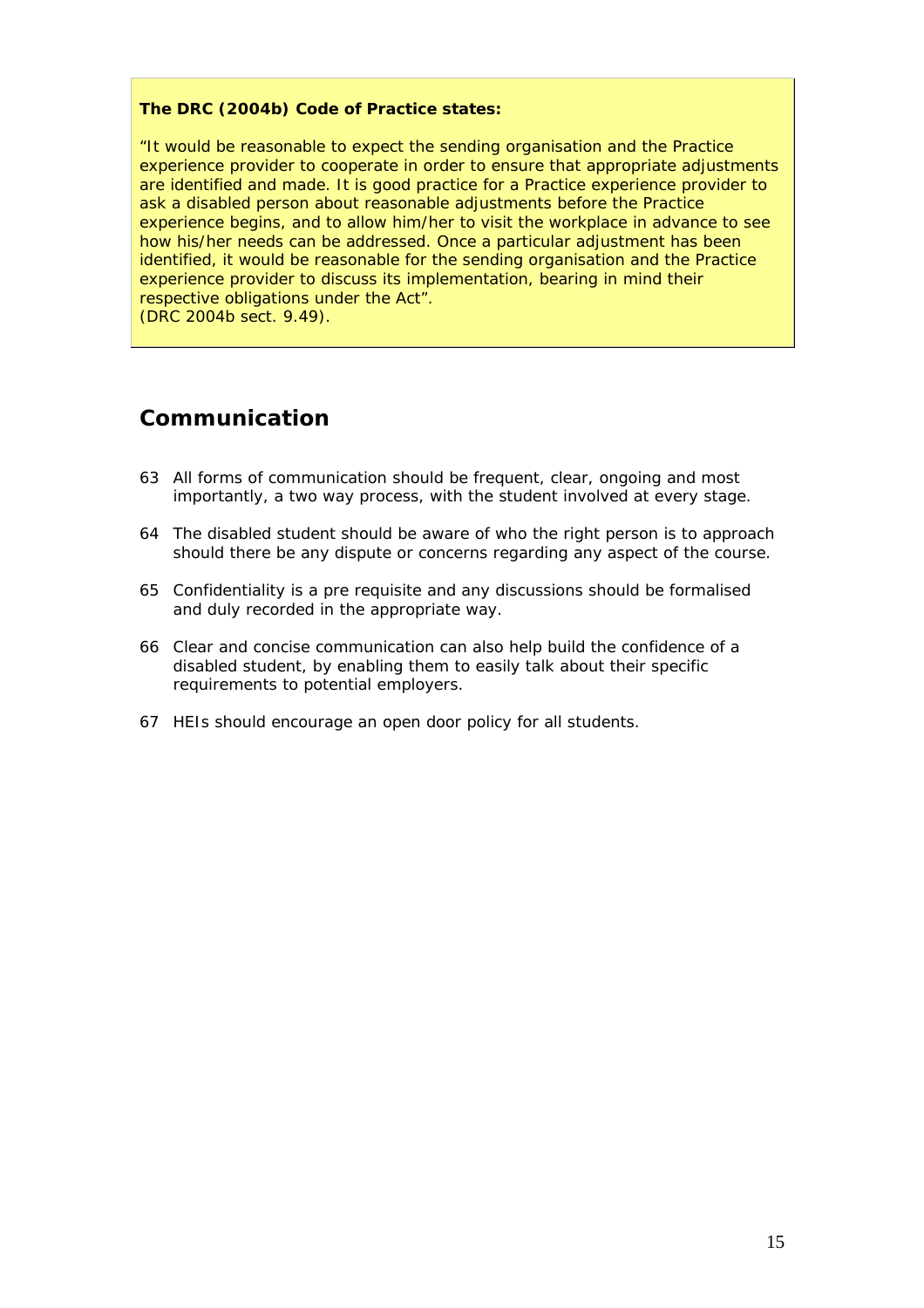- <span id="page-15-0"></span>68 Disabled students in Higher Education have the right to choose whether or not to disclose information on their disability. In making the decision about disclosure, individuals weigh up anticipated benefits against potential losses, therefore a supportive environment is central.
- 69 Creating disability-friendly studying and working environments helps increase people's confidence to disclose. Features of such environments could include having clearly articulated and disseminated policies on support for disabled people.
- 70 Whilst employers are required to make 'reasonable' adjustments, these can best be met by shared responsibility, that is, by the student taking responsibility for what information is disclosed and determining with whom it may be shared. The student thereby takes responsibility for optimising their potential on placement and this prepares them for the future working environment. This process fosters transparency.
- 71 It is not necessary for a student to declare their disability by its label. Instead, what is more relevant to both the HEI and Placement Provider, is the impact of that disability. For Placement Providers, this may provide a better understanding of the impact of the disability for that individual and reasons for possible variable performance during the placement.
- 72 Some HEIs require students to sign a summary of the pre-placement meeting, deciding what information shall be passed on to the placement provider, and what information is left out.
- 73 The student has control over what information is passed on to the placement provider and has a copy themselves. This copy allows the student to feel confident with the information the placement provider has been given and can use this to draw on if difficulties arise during the placement.

## *Example 6: Beth*

Beth entered the university programme at age 27 with a diagnosis of bipolar disorder, which had first emerged in her late teens. She had declared this to the University, but was concerned that clinical educators should not be told about this, as her experience to date was that her mental health was seen as a barrier in the workplace. Beth understood her condition well, and made mature judgements about how she chose to handle it. She was able to control her condition with medication.

Beth's PLP included specific responsibilities for herself, which were to:

- Inform Departmental Administrator that she had a PLP if she changed course or Faculty
- Inform her Department immediately if she changed address or phone number.
- See an Adviser at Learning Support if there was a change relating to her support needs.
- Request a pre-placement interview if going out on a placement/field trip.
- Discuss the recommendations in this PLP with her tutor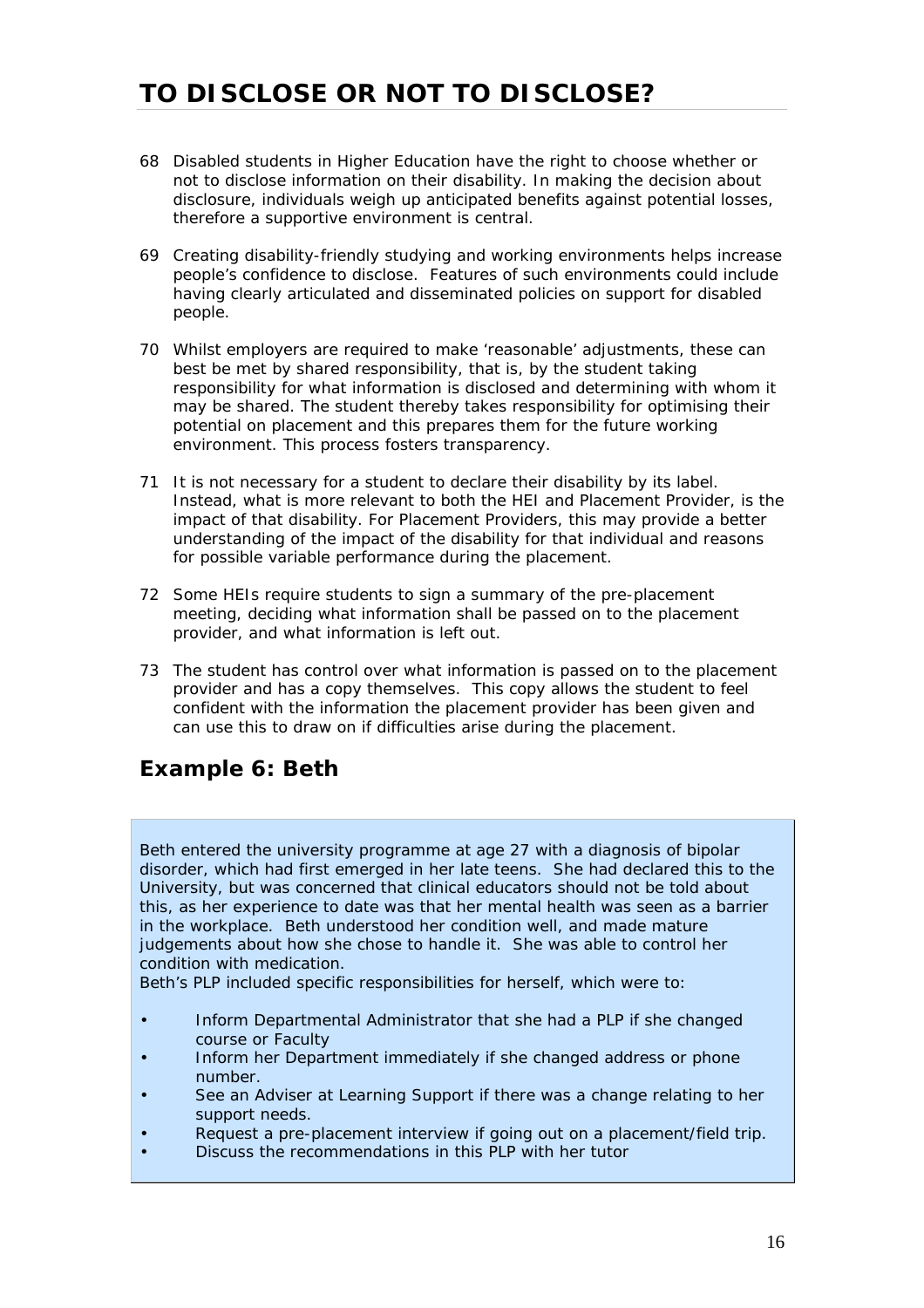<span id="page-16-0"></span>In discussions with her tutor and the academic placement manager, Beth continued to emphasise that she did not wish placements to know of her illness despite there normally being a duty to ensure all individuals involved in a student's education are aware of any disability.

In this case, the academic team respected Beth's wishes. However, in agreement with Beth, it was agreed that placement providers be informed of the impact of her disability, although no label was passed on. Placement providers were advised that her performance and interaction with others could be variable, and that this was part of an underlying condition, which was being appropriately controlled. She progressed through the course with sound performance and successfully graduated with a lower second class degree. She was successful in finding a post and only then felt able to inform her employer about her illness.

### *Example 8: Nina*

Nina is a third year student who had a diagnosis of clinical depression.

"After the pre-placement meeting, it was helpful to have something in writing at the start of the placement so the placement educator was informed before I got there. It eliminated the worry of me having to pick a good time to talk about my problems, which I'd have probably avoided doing, and then they would never have known why some days I'm much better than others.

The pre-placement meeting was really helpful as it provided me with both support and practical ways with which to address my concerns. Before the meeting I was feeling really anxious, but I feel much more positive about my placement now".

74 The steps taken in encouraging disclosure may determine whether it is reasonable for others to be informed about a particular student's disability. Confidentiality is a right, unless the safety of self and others is compromised (Data Protection Act and DDA 2005).

The Code of Practice and advice issued by the **Department for Children, Schools & Families includes:** 

Ensuring an open and supportive culture in which students feel comfortable in disclosing their disabilities:

- on application
- on enrolment
- when registering for exams
- when arranging work placements and field trips
- when requesting accommodation
- when using the careers service (for the first time)
- when joining the library
- when registering at the beginning of each new year or module
- privacy in which to disclose if they chose to.

http://www.dcsf.gov.uk/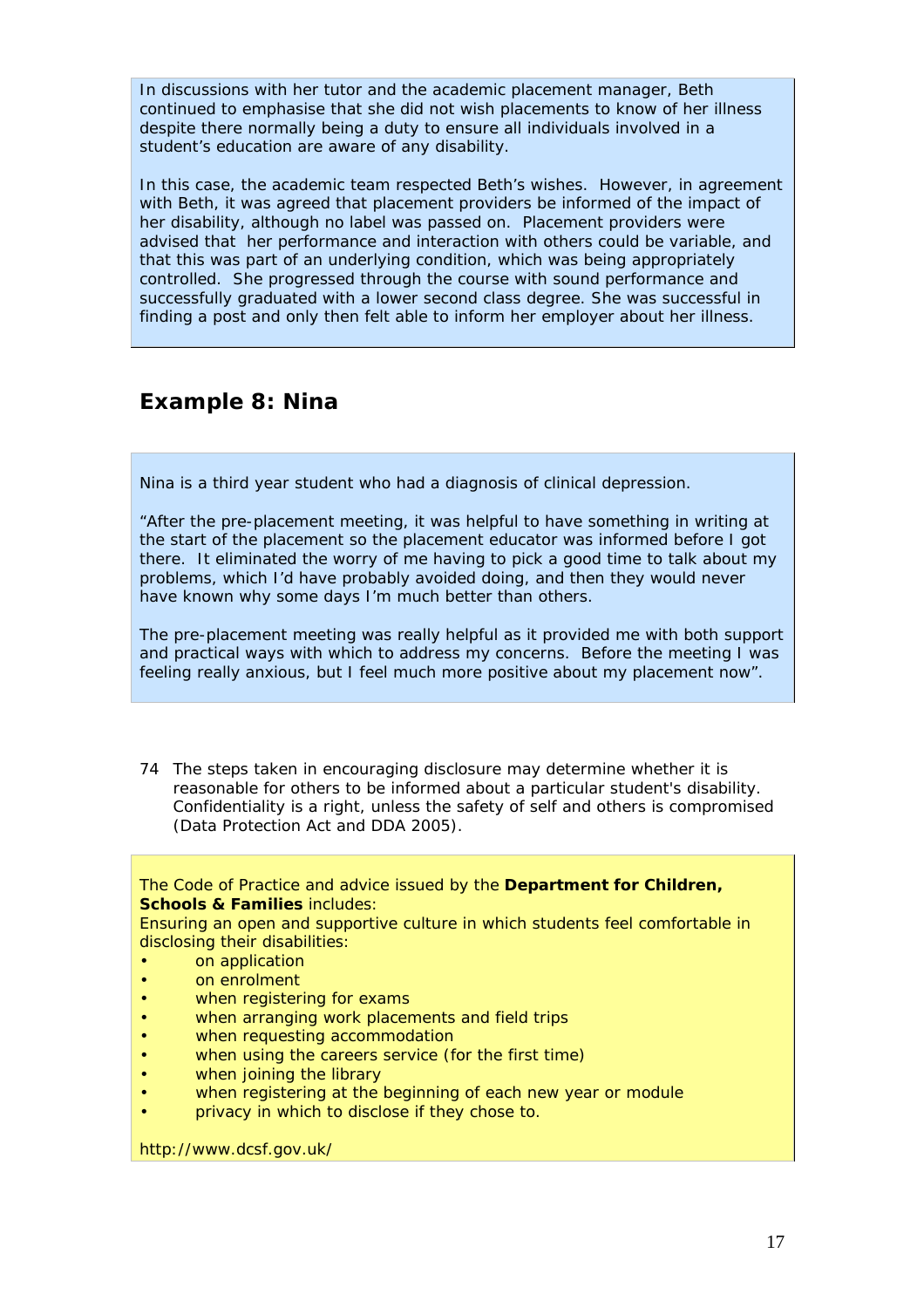- <span id="page-17-0"></span>75 The DDA requires reasonable adjustments to be made by institutions in order to alleviate or remove the effects of a substantial disadvantage.
- 76 Furthermore, the Disability Equality Duty provisions of the DDA aim to put disability at the heart of the public sector and to ensure that equality for disabled people informs everything the public sector does.
- 77 There are also specific duties that certain listed authorities have to carry out to support them in achieving the outcomes required by the general duty. The main focus of the specific duties is the production of a Disability Equality Scheme, and relevant organisations are required to produce:
	- a statement of how disabled people have been involved in developing the scheme
	- an action plan the steps that the authority is going to take to fulfil its general duty to promote disability equality
	- arrangements for gathering information about the performance of a public body on disability equality
	- arrangements for assessing the impact of the activities of the authority on disability equality
	- details of how the authority is going to use the information.
	- arrangements for assessing the impact of the activities of the authority on disability equality
	- details of how the authority is going to use the information.
- 78 In practice this may entail doing things differently if the usual way would substantially disadvantage a disabled person. It might also mean providing additional services or equipment. Reasonable adjustments could include:
	- adjusting standard procedures, such as admissions;
	- adapting the curriculum, modifying teaching delivery or providing alternative forms of assessment;
	- adapting facilities, such as those in laboratories, library or IT facilities;
	- providing additional services such as learning materials in alternative formats;
	- training staff to understand their responsibilities under the DDA;
	- altering the physical environment to make it more accessible;
	- pre-placement discussion to facilitate reasonable adjustments in the practice setting
- 79 For example, a reasonable adjustment might mean the Placement Educator giving a disabled student more time to write up clear notes, clear strategies or Trust guidance as to how to do these, but then it is the student's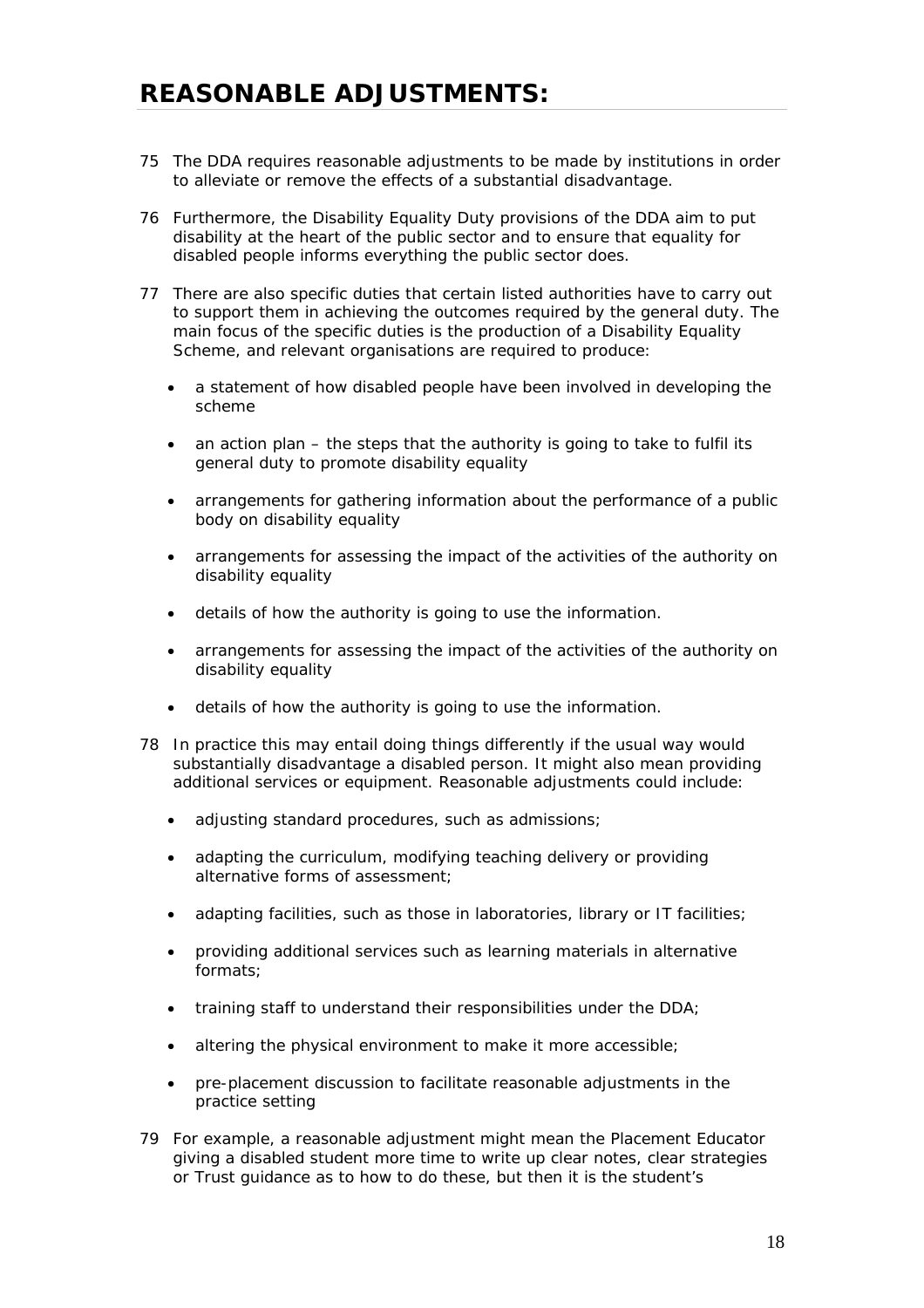<span id="page-18-0"></span>responsibility to become competent at this, e.g. by seeking help from the Disability Services unit and doing some practice case note writing up / patient reports with their university dyslexia support tutor

- 80 Technology plays a significant role in learning. Supportive IT mechanisms should be included where necessary for disabled students. Financial support can also be provided for various IT equipment and further information on the disabled students allowance can be found at: <http://www.direct.gov.uk/en/DisabledPeople/EducationAndTraining/>
- 81 It is important to remember that not all reasonable adjustments can be met. This can be due to a number of reasons including lack of resources or logistical reasons. An open and honest discussion needs to take place between the disabled student and the HEI, in order to determine what can be done in order for the disabled student to meet the course competencies, whilst not lowering the academic standard of the course.

### *How to determine what is reasonable:*

- 82 What is deemed reasonable depends on the individual circumstances of the disabled student, including how important the adjustment is, how practical it is and the financial or other resources of the institution, so long as the student is able to meet the learning outcomes.
- 83 Reasonable adjustment is designed to enable a disabled student to succeed to the best of their ability within the constraints of academic and professional requirements.
- 84 However, granting reasonable adjustments does not automatically ensure the disabled student will meet all learning outcomes. The disabled student will need to meet all professional competencies in order to pass the course successfully.
- 85 The Special Educational Needs and Disability Act (SENDA) 2001, normally makes it illegal to reject an applicant on the grounds of disability. Under current legislation, however, there are only three instances in which a university can reject a disabled applicant if they have the entry criteria necessary, these are:
	- Overriding health and safety concerns;
	- Barriers resulting from professional requirements;
	- Necessary reasonable adjustments cannot be made

### *Example 9: Ben*

Ben applied for a SLT course and described himself as '50% deaf'. The admissions tutor invited Ben for an informal interview, with the opportunity to speak to the University's Disability Services department, and academic staff. The main issue with Ben's disability was whether he could satisfactorily pass the phonetics element of the course. Ben was asked to take a test devised by the phonetics department in order to gauge his phonetics ability. The outcome of the test would not alter his offer of a place on the course, however, would give him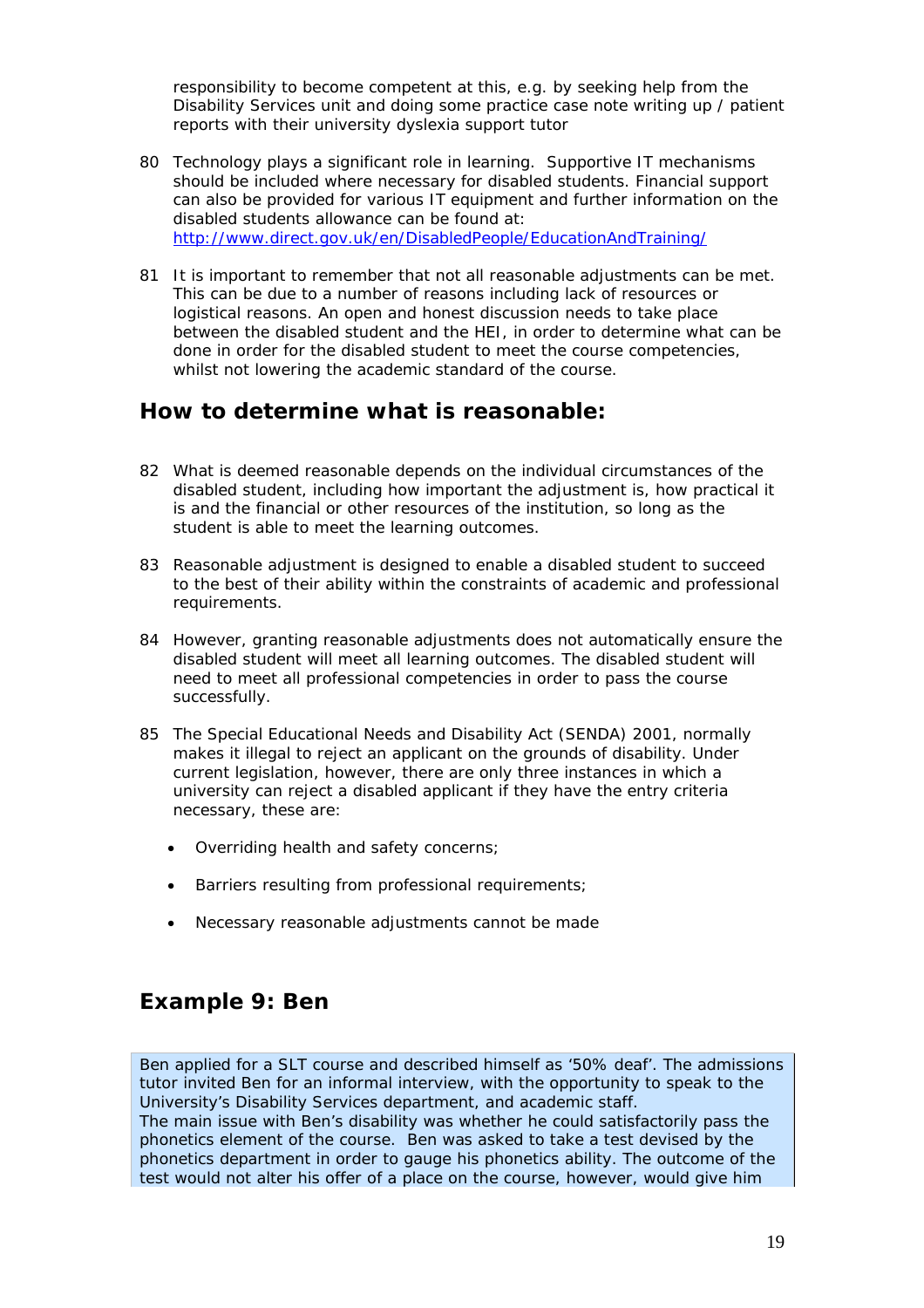<span id="page-19-0"></span>and the academic staff an indication of his particular needs and whether these could be met appropriately, and enable him to meet the competencies/learning outcomes of the course.

After taking the test, hearing aids and assistive technology was offered by the University to Ben. After careful consideration and consultation with the disability, academic and placement educator staff, Ben decided to take up the offer, with regular communication taking place between him, his tutor and the placement educator.

### *Example 10: Miriam*

Miriam was a student with severe visual impairment on the SLT course. Reasonable adjustments such as lecture notes in Braille and the use of an assistant during her placements were put in place. Despite this support, Miriam found it difficult on placement, when dealing with children who were being naughty or disruptive, as she was unable to control their behaviour or complete her sessions successfully. She did not pass this element of the course. Her course tutors had concerns regarding her ability to meet the HPC Standards of Proficiency, in particular:

**- 1a.5 know the limits of their practice and when to seek advice** 

**- 1b.4 be able to demonstrate effective and appropriate skills in communicating information, advice, instruction and professional opinion to colleagues, patients, client, users, their relatives and carers** 

Miriam wanted to work with adults upon graduating and had asked whether all her placements could be with adults. The course tutors considered this was not a reasonable adjustment as the QAA benchmarks for Speech and language therapy require competence across the range of potential client groups. Providing only adult placements would have meant omitting fundamental aspects of the SLT course, hence not being able to demonstrate competency in this area of the curriculum.

After discussion with the tutors, Miriam decided to leave as it would not have been possible for her to meet all the learning outcomes and to successfully pass the course.

## *Example 11: Sophie*

Sophie was a final year wheel chair user SLT student, whose placement was in an old 19<sup>th</sup> century hospital. As a final year student, Sophie was expected to assess, formulate and deliver therapy programmes for adult patients on the ward.

Whilst Sophie was able to access the narrow wards, it was impossible for her to get behind the nurses station to access patient notes. Due to the nature of the wards and the amount of equipment at each bedside, it was also impossible for her to get close enough to the patient to conduct oral motor and dysphagia observations/assessments.

A further difficulty was that she could not easily draw the curtain around the patient to ensure confidentiality.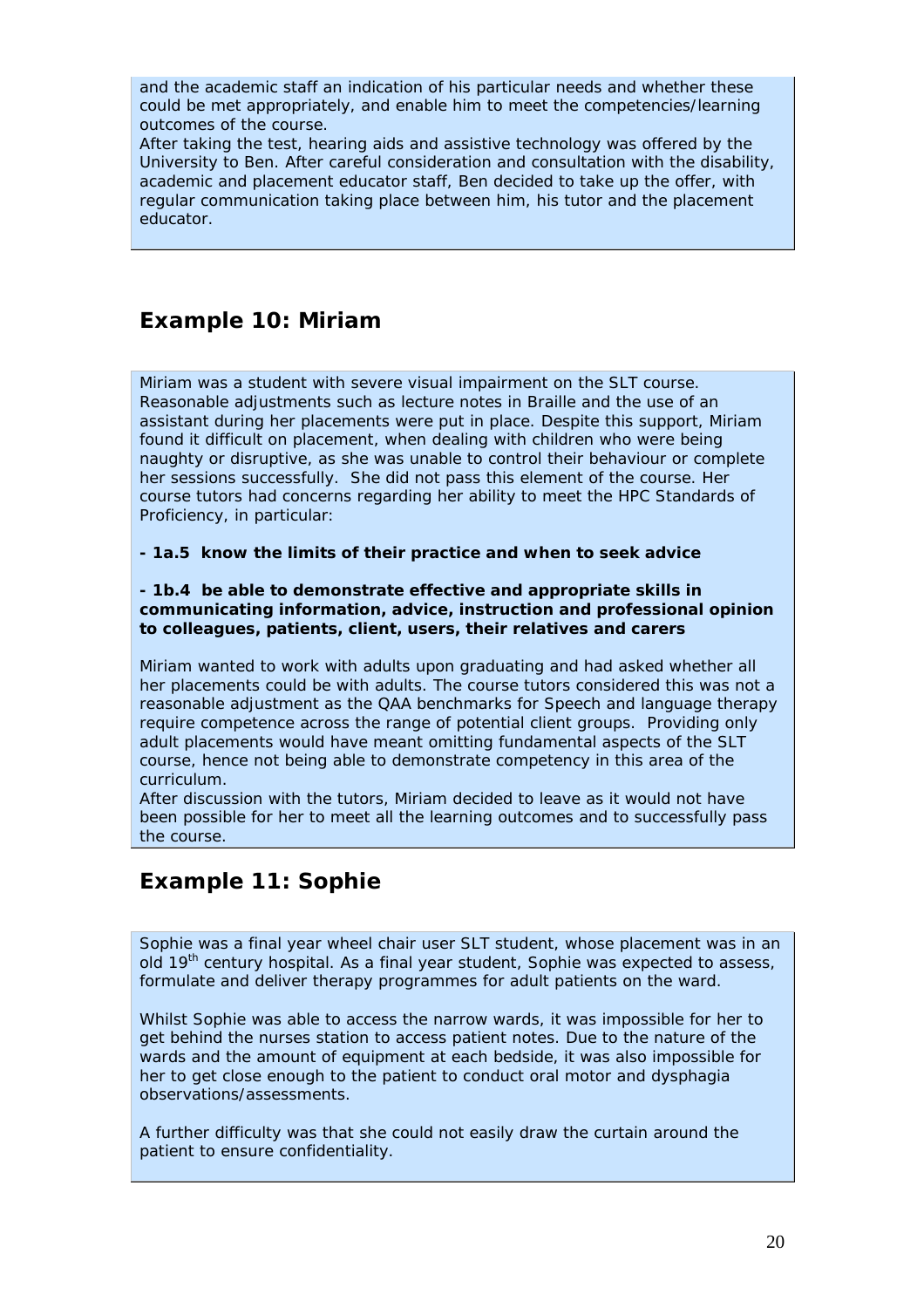<span id="page-20-0"></span>As a result of all these practical difficulties she would attempt to talk to the patient sitting in her wheel chair at the end of their bed. Not all patients could sit up after their surgery and even the most basic things like eye contact became a problem to achieve. Inevitably she had to raise her voice for the patient to hear which compromised confidentiality further.

As a result of these difficulties it was impossible for her to build a rapport with the patients and it lowered her own self esteem quite markedly.

Whilst every effort had been made to make reasonable adjustments for Sophie, her personal tutor, placement educator and Sophie herself, decided this particular placement was not suitable.

### *Health and safety issues:*

- 86 Health and safety legislation must not be used spuriously to avoid making a reasonable adjustment. The DDA does not override health and safety legislation and therefore, institutions are not required to make adjustments that would endanger the health and safety of the disabled person or of other people.
- 87 There is a duty to protect the public as well as the student. If occupational health screening and discussions with the applicant/student reveal that they may be a danger to themselves or others either on the taught element or on practice placements, then they may, exceptionally, be refused admittance to a programme.

# **FITNESS TO PRACTISE:**

- 88 SLTs must be registered with the HPC to be able to practise. All applicants to the Register are required to demonstrate standards of proficiency in assessment and management of communication difficulties. Registrants demonstrate proficiency in these areas in a variety of ways. A registrant or potential registrant who has a disability can demonstrate such proficiency utilising any reasonable adjustments appropriate to that person.
- 89 A registrant who develops a disability that may impact on his or her ability to maintain these standards of proficiency is required to notify HPC of this. Further information can be found in the HPC publication "A disabled person's guide to becoming a health professional".
- 90 Fitness to practice forms a part of the Standards of Conduct, Performance and Ethics and it is the registrant or applicant's responsibility to maintain up to date communication with HPC regarding health or disability.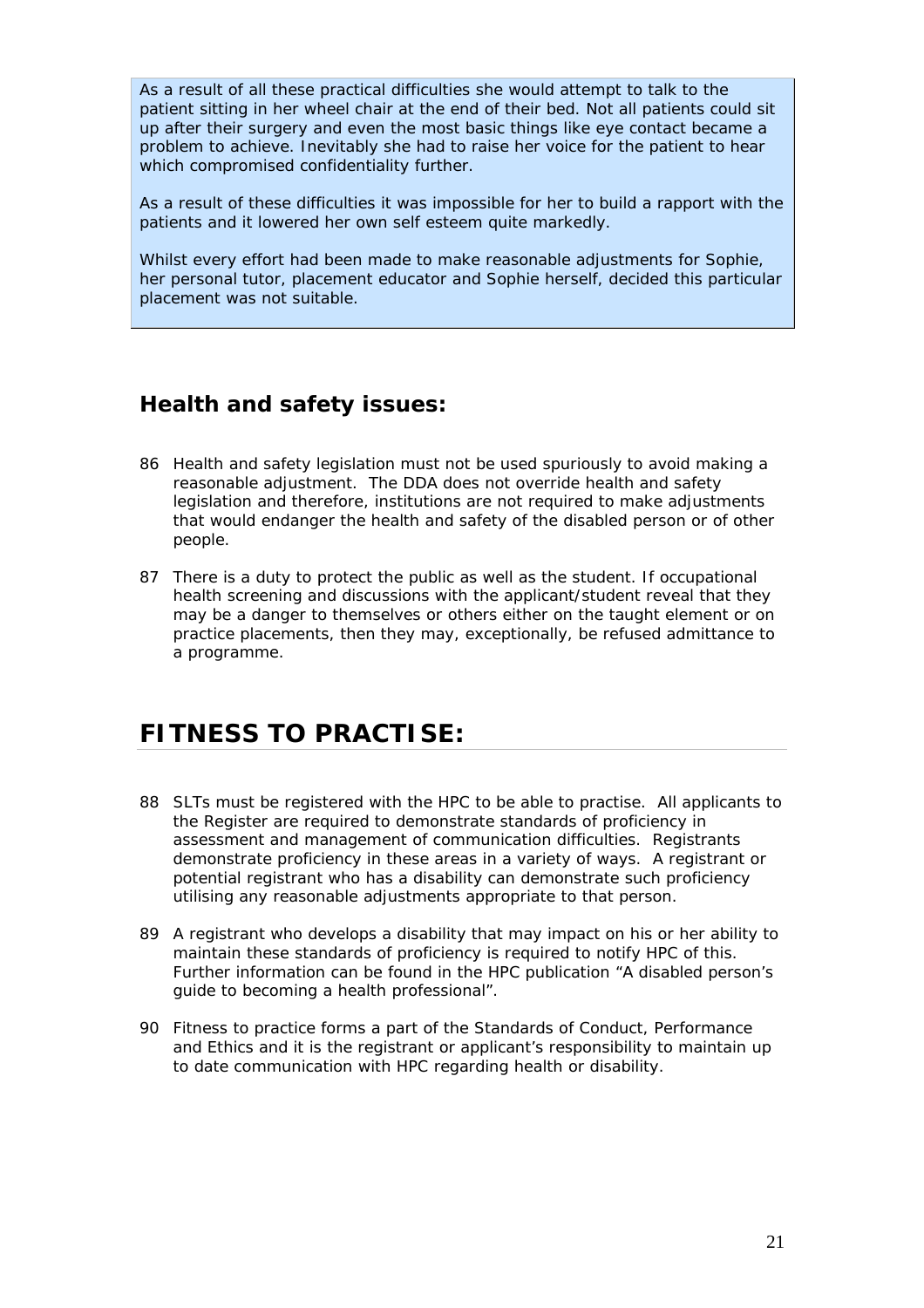<span id="page-21-0"></span>**The following HPC Standards of Conduct, Performance and Ethics are particularly relevant:** 

- Standard 4. You must provide (to us and any other relevant regulators) any important information about your conduct and competence
- Standard 12. You must limit your work or stop practising if your performance or judgement is affected by your health
- Standard 13. You must behave with honesty and integrity and make sure that your behaviour does not damage the public's confidence in your or in your profession

### *Consideration on an individual basis:*

91 All applicants to a SLT programme should be considered on an individual basis. HEIs should not make assumptions about students' capability and capacity based on disability. Using conditions as a means of identifying a disability is unhelpful as the magnitude and impact on the individual can not be pre-determined.

### *Summary*

- 92 Prospective students applying to courses are strongly recommended to declare any disabilities so that they can be supported through reasonable adjustments to the curriculum and practice placements
- 93 Students who are diagnosed with disabilities during the course of their studies should be enabled to progress through reasonable adjustments to the curriculum and practice placements.
- 94 The RCSLT believes that disabled people can contribute to the profession in a positive way and welcomes individuals from all backgrounds,.
- 95 In supporting disabled students, the focus is on the *impact* of the disability rather than a medical diagnosis or label.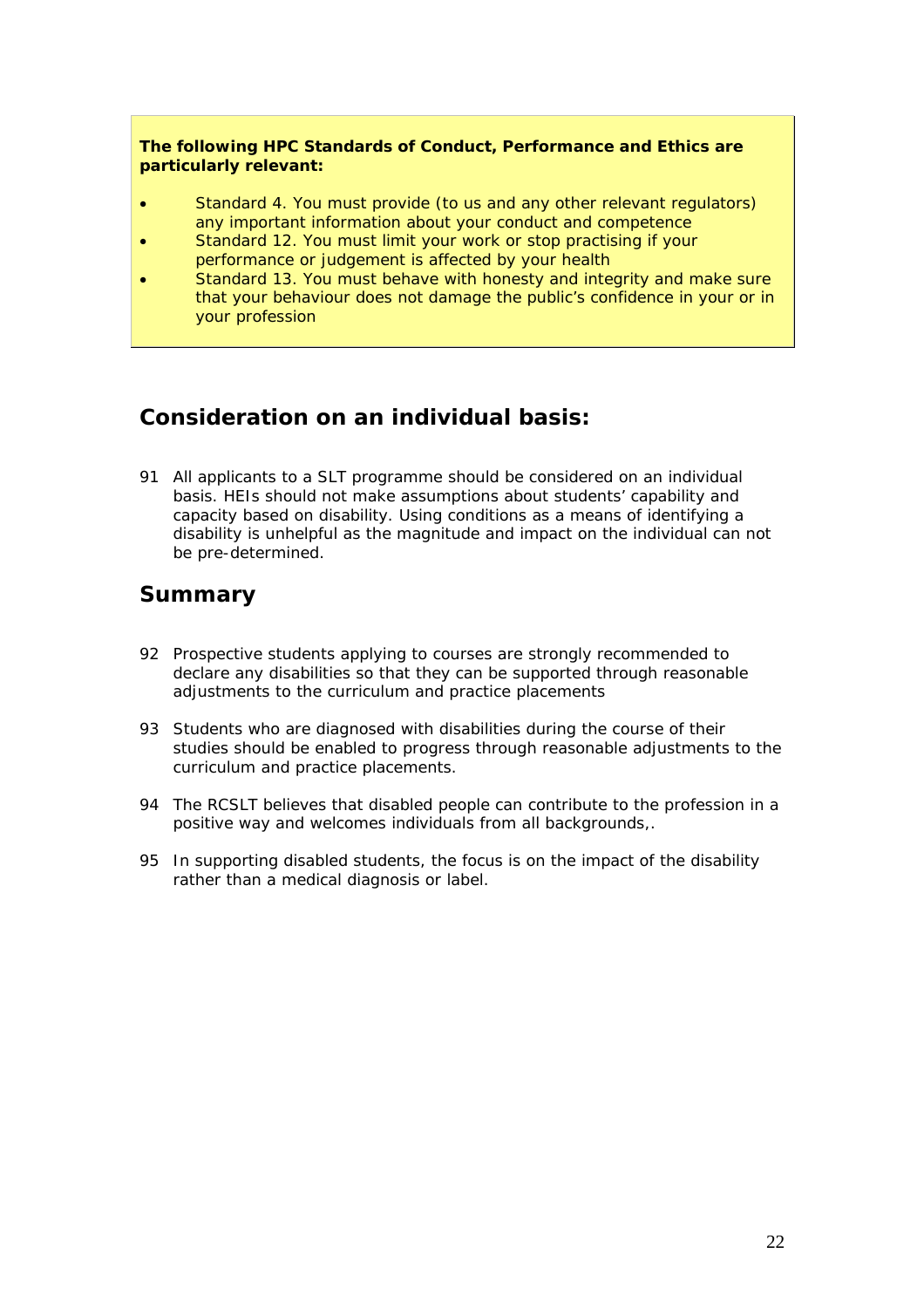# <span id="page-22-0"></span>**REFERENCES**

| 1.  | The Disability<br><b>Discrimination Act</b>                                                                                       | http://www.direct.gov.uk/en/EducationAndLearnin<br>g/index.htm                                                                                                                                                 |
|-----|-----------------------------------------------------------------------------------------------------------------------------------|----------------------------------------------------------------------------------------------------------------------------------------------------------------------------------------------------------------|
| 2.  | The Health Professions<br>Council: A disabled<br>person's guide to<br>becoming a health<br>professional                           | http://www.hpc-uk.org/publications/brochures/                                                                                                                                                                  |
| 3.  | <b>Health Professions</b><br>Council: 2007 Standards<br>of Proficiency. Speech<br>and language Therapists.                        | http://www.hpc-<br>uk.org/publications/standards/index.asp?id=52                                                                                                                                               |
| 4.  | <b>Health Professions</b><br>Council: 2004 Standards<br>of conduct, performance<br>and ethics.                                    | http://www.hpc-<br>uk.org/publications/standards/index.asp?id=38                                                                                                                                               |
| 5.  | <b>UCAS</b>                                                                                                                       | www.ucas.ac.uk/                                                                                                                                                                                                |
| 6.  | Skill: National Bureau for<br><b>Students with Disabilities</b>                                                                   | www.skill.org.uk                                                                                                                                                                                               |
| 7.  | Royal College of Speech<br>and Language Therapists<br>(RCSLT) (2005) RCSLT<br><b>Clinical Guidelines.</b><br>Bicester: Speechmark | http://www.rcslt.org/resources/clinicalquidelines                                                                                                                                                              |
| 8.  | Judith Waterfield & Jane Wray 2008 presentation                                                                                   | Professional Practice and Placement Support - working with education<br>providers, placement providers and professional courses:                                                                               |
| 9.  |                                                                                                                                   | Royal College of Speech and Language Therapists (RCSLT) (2008 in<br>preparation) Draft guidelines on the accreditation of courses leading to a<br>qualification in speech and language therapy. London: RCSLT. |
| 10. | Communicating Quality 3.                                                                                                          | Royal College of Speech and Language Therapists (RCSLT) (2006)                                                                                                                                                 |
| 11. | <b>RCSLT National Standards</b><br>for Practice Based<br>Learning:                                                                | http://www.rcslt.org/resources/pre_reg_edu/R<br>CSLT_HEI_National_Standards_for_Practice-<br>based Learning January 2006 .pdf                                                                                  |
| 12. | Council of Deans of health<br>2007 Guidance notes on<br>disability issues in<br>relation to health care<br>education:             | www.councilofdeans.org.uk                                                                                                                                                                                      |
| 13. | Disability Rights<br>Commission 2007                                                                                              | www.maintainingstandards.org                                                                                                                                                                                   |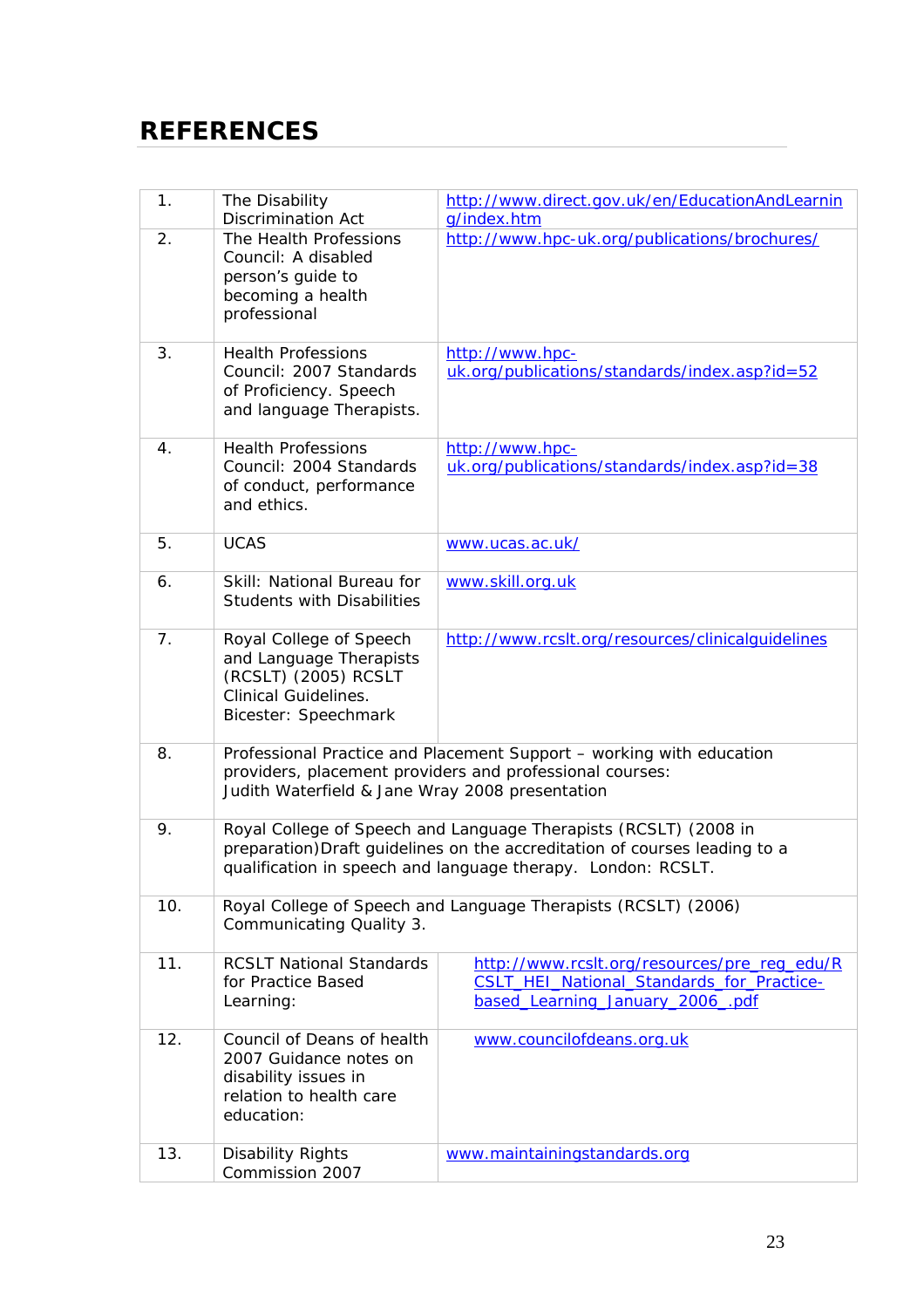|     | Professional Regulation<br>within Nursing, Teaching<br>and Social Work and<br>disabled people's access<br>to these professions.                                              |                                                                                       |
|-----|------------------------------------------------------------------------------------------------------------------------------------------------------------------------------|---------------------------------------------------------------------------------------|
| 14. | Fisher, L 2007 Advice for<br>students with dyslexia<br>during their clinical<br>placement. London:<br>Council of Deans This is<br>written by a third year<br>nursing student | www.councilofdeans.org.uk                                                             |
| 15. | <b>Quality Assurance Agency</b><br>2001 Benchmark<br>statement: Health care<br>programmes - Speech<br>and Language Therapy:                                                  | http://www.qaa.ac.uk/academicinfrastructure/ben<br>chmark/health/slt.pdf              |
| 16. | <b>Quality Assurance Agency</b><br>for Higher Education Code<br>of Practice 1999                                                                                             | http://www.qaa.ac.uk/academicinfrastructure/code<br>OfPractice/section3/COP_disab.pdf |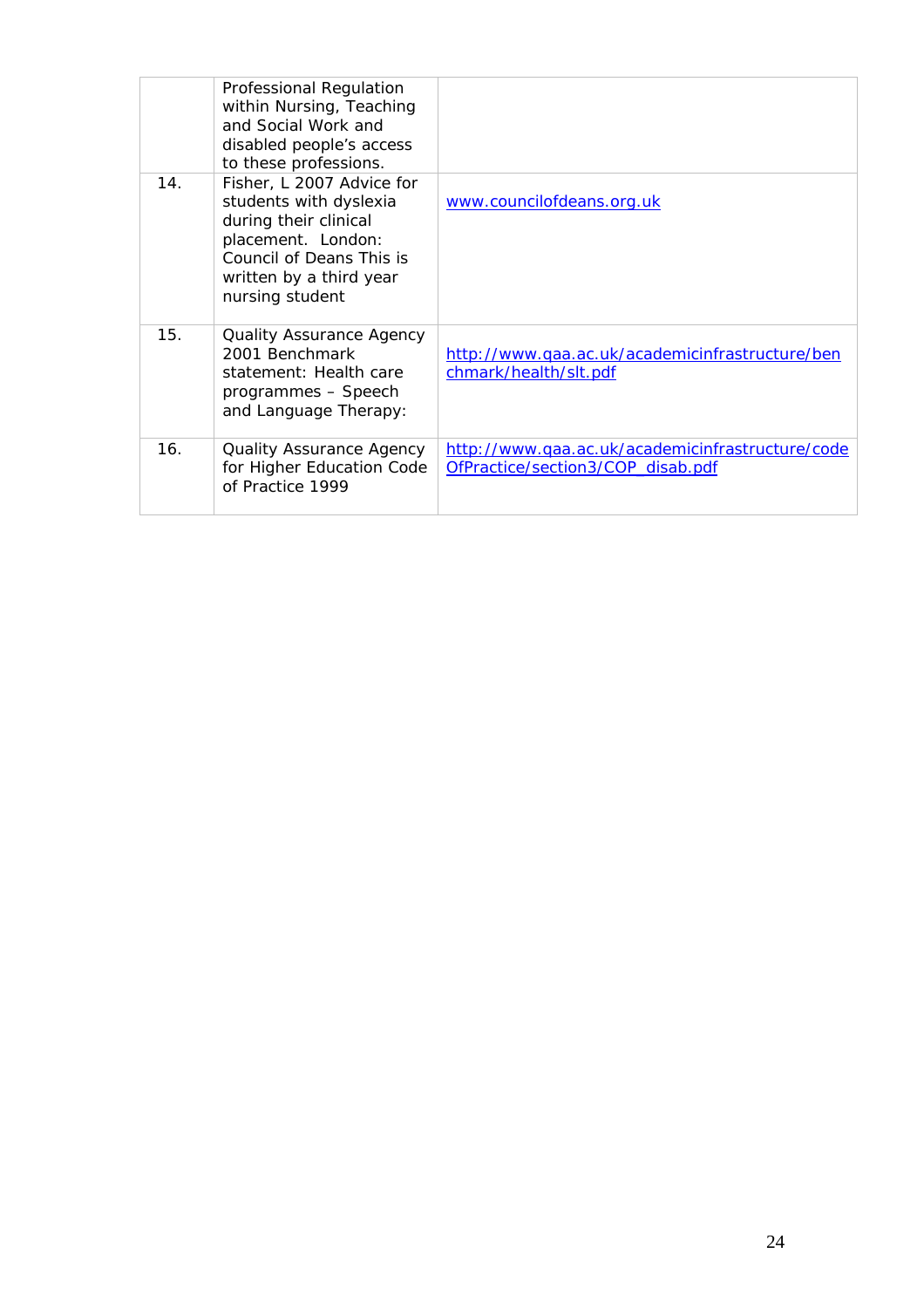# <span id="page-24-0"></span>**APPENDIX 1: COUNCIL OF DEANS**

**Council of Deans:** Guidance notes on disability issues in relation to health care education 2007:

#### Appendix (i) Admissions Process for Students Declaring Disabilities

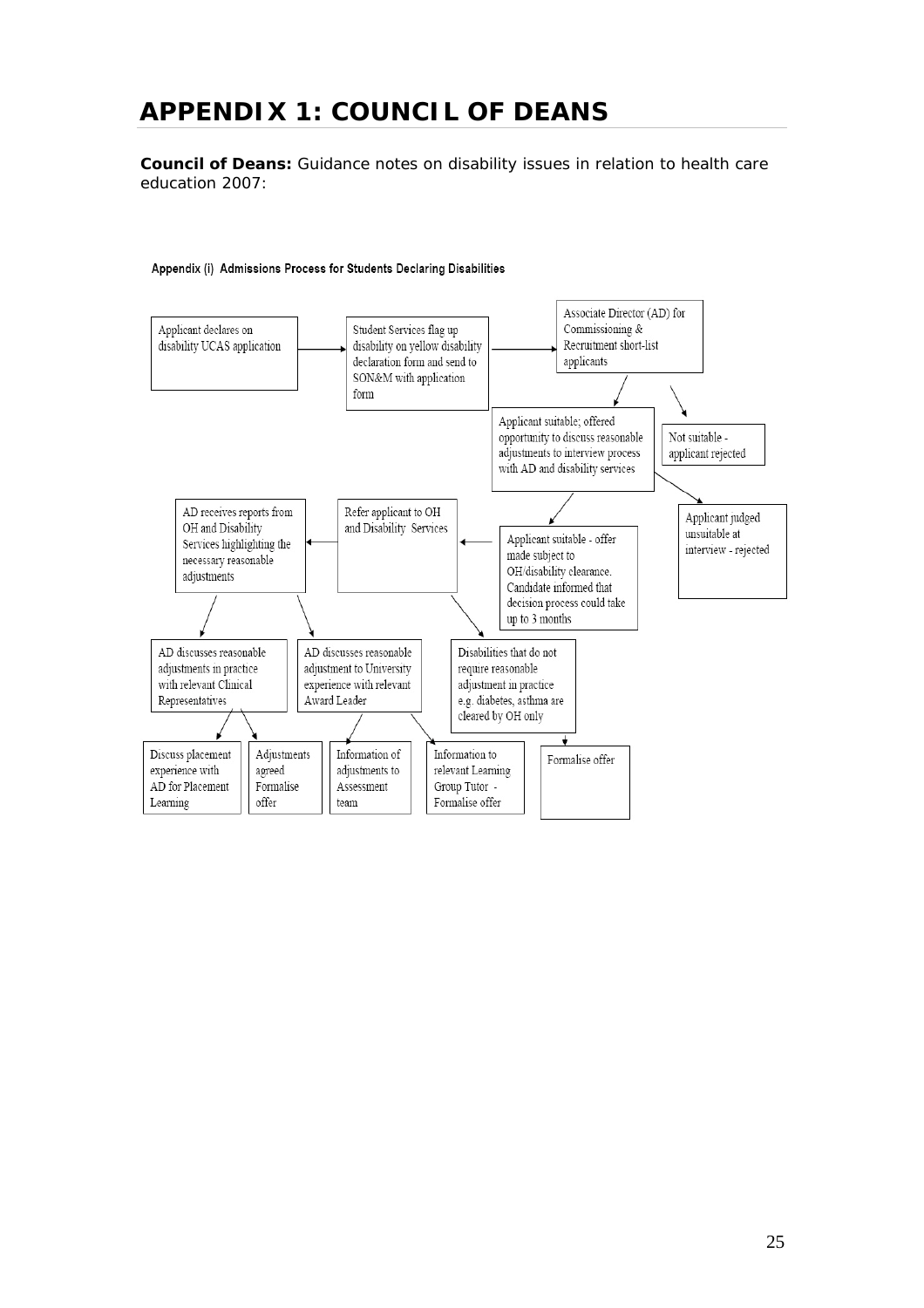# <span id="page-25-0"></span>**APPENDIX 2: GLOSSARY OF TERMS**

| Competence<br>Competence is the ongoing ability to meet the standards for professional<br>knowledge, understanding and skills, so that a person can, practice safely<br>and effectively.                                                                                                                              |
|-----------------------------------------------------------------------------------------------------------------------------------------------------------------------------------------------------------------------------------------------------------------------------------------------------------------------|
| <b>Disclosure</b><br>The term used within disability literature and the DDA Act to refer to the<br>process by which the disabled person lets others know about his/her<br>impairment                                                                                                                                  |
| <b>Disability Discrimination Act 2005</b><br>This is a legislation which protects disabled people.<br>www.disability.gov.uk                                                                                                                                                                                           |
| <b>Disabled Students' Allowance</b><br>The disabled Students' Allowance cover any extra costs that you have to pay<br>during your course that are directly associated with your disability, e.g.<br>specialist equipment.                                                                                             |
| <b>Fitness to Practise</b><br>A person's fitness to practise is their ability to practise their profession in a<br>way which meets the HPC and professional body requirements. They must<br>have the skills, knowledge, character and health to do their job safely and<br>effectively.                               |
| <b>Health Professions Council (HPC)</b><br>They regulate the SLT profession and we were set up to protect the public.<br>To do this, they keep a register of health professionals who meet their<br>standards for their training, professional skills, behaviour and health.<br>www.hpc-uk.org                        |
| <b>Higher Education Institution (HEI)</b><br>Usually, a University where undergraduate and postgraduate study takes<br>place.                                                                                                                                                                                         |
| <b>Personal Learning Plan (PLP)</b>                                                                                                                                                                                                                                                                                   |
| A personal learning plan forms part of a learning agreement. It identifies the<br>learning outcomes / objectives you wish to achieve, a strategy to meet these<br>objectives, and the means by which you will provide evidence of this<br>achievement.                                                                |
| <b>Practice Placement/Learning</b><br>Placement learning is the learning achieved during an agreed and negotiated<br>period of learning that takes place outside the institution at which the full or<br>part-time student is enrolled at. These are an opportunity to gain workplace<br>experience in a SLT setting. |
| <b>Registrant:</b><br>The term 'registrant' refers to a health professional who is on the HPC<br>register.                                                                                                                                                                                                            |
| <b>Standards of Proficiency</b><br>These are the professional standards that the HPC set, which SLTs must                                                                                                                                                                                                             |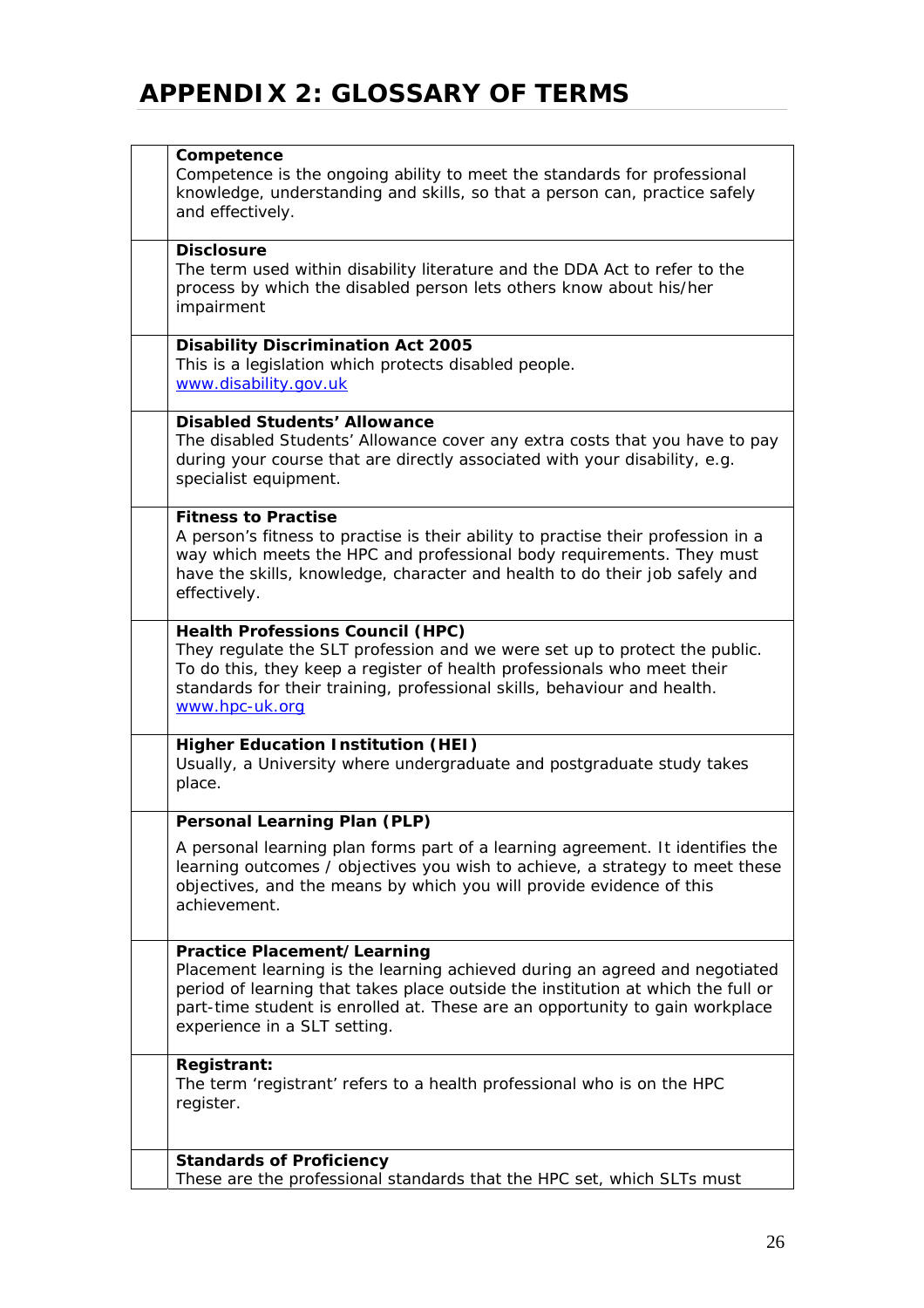meet before they can be registered with the HPC.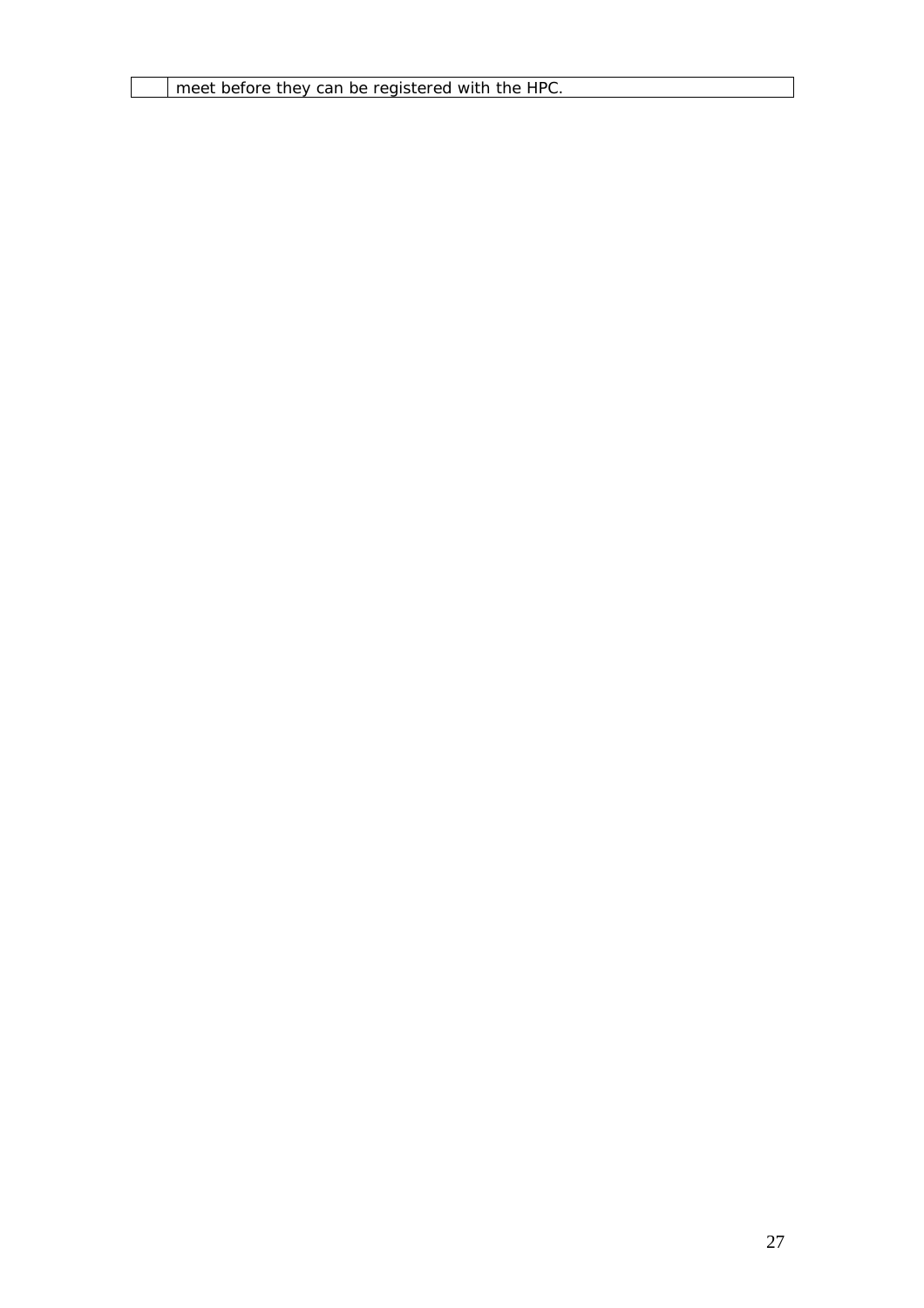## <span id="page-27-0"></span>**APPENDIX 3: EXAMPLE OF GOOD PRACTICE**

#### **Summary of discussion with disabled student regarding reasonable adjustments for clinical placements**

**Name of Student**: Cath Wright (name changed to maintain confidentiality) **Date of Meeting: 3rd May 2009** 

**Staff**: XX (SLT Senior Lecturer - Pastoral support & disability) & YY (Placement Administrator)

#### **Nature of disability (optional)**

Dyslexia

#### **Impact**

Cath has difficulty with memory, spelling, grammar and organising material. She needs additional time preparing her therapy sessions. She has difficulty collecting her thoughts, so on the spot thinking and answering questions can be very challenging. For example she may recall the content of a session/assessment, but not be able to recall names of clients or tests.

#### **Adjustments/support needed**

It would also be helpful if the placement educator understands that there may be some spelling and grammar mistakes in her session plans.

Trust guidance on procedures for case note and report writing would be helpful so she may practice these with her Dyslexia Support Tutor at University.

She would appreciate extra time to:

- Write up notes
- Briefly collect her thoughts after a session with a client, before discussing with the placement educator and/or others.

#### **Funding for adjustments**

No funding needed

#### **Who is to be informed of the disability/special requirements (e.g. Trust providing the placement)?**

Cath is happy for this information to be passed on to any placement educators and any placement co-ordinators involved with her placements.

#### **Declaration**

I Cath Wright confirm that the above information is accurate. I will also advise the placement educators and my HEI if there is anything else which may either assist or be detrimental to my attaining the placement targets.

#### **Student's Signature** \_\_\_\_\_\_\_\_\_\_\_\_\_\_\_\_\_\_\_\_\_ **Date**\_\_\_\_\_\_\_\_\_\_\_\_\_\_\_

(Copies for student, placement co-ordinator and HEI)

I **Cath Wright** confirm that the above information is accurate and that the information summarised above can be passed on by UWIC to any Trust placement co-ordinator and placement educator involved with my placements.

Student's Signature \_\_\_\_\_\_\_\_\_\_\_\_\_\_\_\_\_\_\_\_\_\_\_\_\_\_\_Date\_\_\_\_\_\_\_

**Acknowledgement: Speech & Language Therapy Dept, University of Wales Institute, Cardiff**